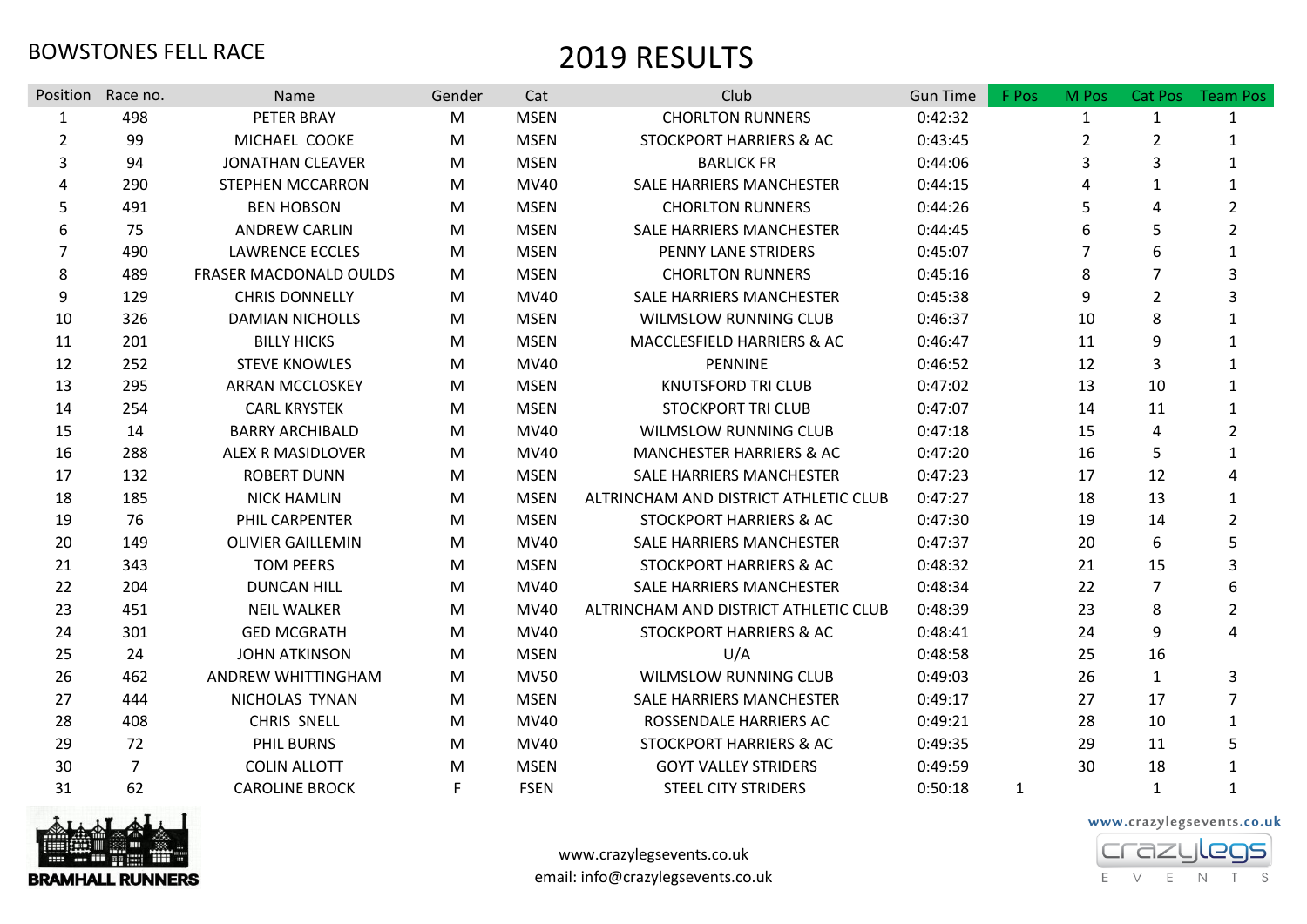| Position | Race no. | Name                           | Gender | Cat         | Club                               | <b>Gun Time</b> | F Pos          | M Pos | Cat Pos        | <b>Team Pos</b> |
|----------|----------|--------------------------------|--------|-------------|------------------------------------|-----------------|----------------|-------|----------------|-----------------|
| 32       | 217      | <b>DAVID HULLEY</b>            | M      | <b>MV40</b> | <b>STOCKPORT HARRIERS &amp; AC</b> | 0:50:22         |                | 31    | 12             | 6               |
| 33       | 497      | <b>ROB MASSEY</b>              | M      | <b>MSEN</b> | <b>BOLLINGTON HARRIERS</b>         | 0:50:30         |                | 32    | 19             | 1               |
| 34       | 3        | <b>ANDY ADKIN</b>              | M      | <b>MV40</b> | <b>MANCHESTER TRIATHLON CLUB</b>   | 0:50:36         |                | 33    | 13             | $\mathbf{1}$    |
| 35       | 191      | <b>ROB HASLER</b>              | M      | <b>MSEN</b> | MACCLESFIELD HARRIERS & AC         | 0:50:45         |                | 34    | 20             | $\overline{2}$  |
| 36       | 316      | <b>MATT MORAN</b>              | M      | <b>MSEN</b> | <b>BRAMHALL RUNNERS</b>            | 0:50:49         |                | 35    | 21             | $\mathbf{1}$    |
| 37       | 63       | <b>DAVID BROCKBANK</b>         | M      | <b>MV40</b> | MACCLESFIELD HARRIERS & AC         | 0:50:50         |                | 36    | 14             | 3               |
| 38       | 203      | <b>MIKE HILL</b>               | M      | <b>MV50</b> | WILMSLOW RUNNING CLUB              | 0:50:53         |                | 37    | 2              | Λ               |
| 39       | 349      | <b>SIMON PICKARD</b>           | M      | <b>MV40</b> | <b>STOCKPORT HARRIERS &amp; AC</b> | 0:50:58         |                | 38    | 15             | $\overline{7}$  |
| 40       | 429      | <b>DENNIS THOMAS</b>           | M      | <b>MV40</b> | <b>EAST CHESHIRE HARRIERS</b>      | 0:51:01         |                | 39    | 16             | $\mathbf{1}$    |
| 41       | 494      | <b>CORY JOHNSON</b>            | M      | MV40        | U/A                                | 0:51:11         |                | 40    | 17             |                 |
| 42       | 130      | <b>CHRIS DUNKERLEY</b>         | M      | MV40        | U/A                                | 0:51:16         |                | 41    | 18             |                 |
| 43       | 250      | RICHARD KENDALL                | M      | <b>MSEN</b> | U/A                                | 0:51:17         |                | 42    | 22             |                 |
| 44       | 31       | <b>NIGEL BARNES</b>            | M      | <b>MV40</b> | <b>STEEL CITY STRIDERS</b>         | 0:51:21         |                | 43    | 19             | 1               |
| 45       | 253      | <b>JAMES KOK SHUN</b>          | M      | <b>MSEN</b> | U/A                                | 0:51:37         |                | 44    | 23             |                 |
| 46       | 499      | MICHAEL WALKER                 | M      | <b>MV40</b> | <b>BARNET</b>                      | 0:51:46         |                | 45    | 20             | $\mathbf{1}$    |
| 47       | 33       | <b>PAUL BARRETT</b>            | M      | <b>MSEN</b> | <b>SALE HARRIERS MANCHESTER</b>    | 0:51:53         |                | 46    | 24             | 8               |
| 48       | 155      | <b>KEVAN GARNER</b>            | M      | <b>MV50</b> | <b>STOCKPORT HARRIERS &amp; AC</b> | 0:51:55         |                | 47    | 3              | 8               |
| 49       | 305      | <b>JAMES MCMURDO</b>           | M      | <b>MV40</b> | MACCLESFIELD HARRIERS & AC         | 0:52:02         |                | 48    | 21             | 4               |
| 50       | 320      | <b>CHRIS MOSS</b>              | M      | <b>MV40</b> | <b>CONGLETON HARRIERS</b>          | 0:52:03         |                | 49    | 22             | $\mathbf{1}$    |
| 51       | 396      | <b>PAUL SHARP</b>              | M      | <b>MSEN</b> | MACCLESFIELD HARRIERS & AC         | 0:52:07         |                | 50    | 25             | 5               |
| 52       | 455      | <b>FAYE JASMINE WATERHOUSE</b> | F.     | <b>FSEN</b> | <b>STOCKPORT HARRIERS &amp; AC</b> | 0:52:08         | $\overline{2}$ |       | $\overline{2}$ | $\mathbf{1}$    |
| 53       | 15       | <b>DAVID ARMITAGE</b>          | M      | <b>MV40</b> | <b>KNUTSFORD TRI CLUB</b>          | 0:52:15         |                | 51    | 23             | $\overline{2}$  |
| 54       | 16       | <b>MIKE ASHBY</b>              | M      | <b>MV40</b> | SALE HARRIERS MANCHESTER           | 0:52:15         |                | 52    | 24             | 9               |
| 55       | 364      | MICHAEL RAINEY                 | M      | <b>MSEN</b> | <b>DISLEY RUNNERS</b>              | 0:52:16         |                | 53    | 26             | $\mathbf{1}$    |
| 56       | 428      | <b>ROGER THOMAS</b>            | M      | <b>MV40</b> | <b>MANCHESTER TRIATHLON CLUB</b>   | 0:52:26         |                | 54    | 25             | $\overline{2}$  |
| 57       | 91       | <b>NICK CHICK</b>              | M      | <b>MV40</b> | <b>STOCKPORT TRI CLUB</b>          | 0:52:42         |                | 55    | 26             | $\overline{2}$  |
| 58       | 286      | <b>BEN MARSH</b>               | M      | <b>MSEN</b> | U/A                                | 0:52:51         |                | 56    | 27             |                 |
| 59       | 467      | <b>KARL WILLIAMS</b>           | M      | MV40        | <b>BUCKLEY RUNNERS</b>             | 0:52:56         |                | 57    | 27             | $\mathbf{1}$    |
| 60       | 103      | <b>MATT COOKE</b>              | M      | <b>MSEN</b> | U/A                                | 0:53:00         |                | 58    | 28             |                 |
| 61       | 434      | <b>DANIEL THWAITES</b>         | M      | <b>MSEN</b> | <b>WEST CHESHIRE AC</b>            | 0:53:04         |                | 59    | 29             | 1               |
| 62       | 93       | <b>JUSTIN CLEARY</b>           | M      | <b>MSEN</b> | <b>CHORLTON RUNNERS</b>            | 0:53:10         |                | 60    | 30             | $\mathbf{1}$    |



www.crazylegsevents.co.uk email: info@crazylegsevents.co.uk

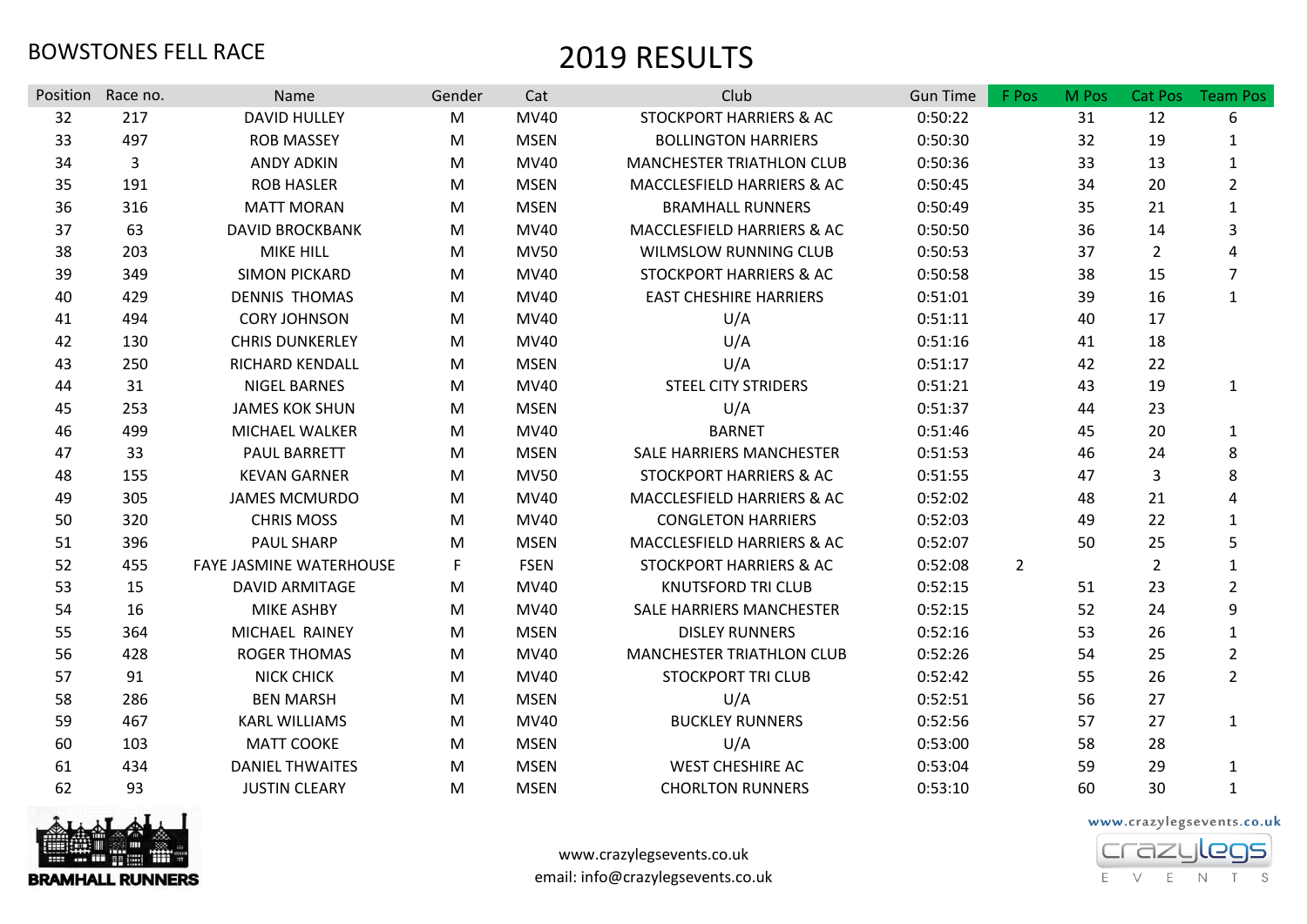| Position | Race no. | <b>Name</b>                  | Gender | Cat         | Club                                  | <b>Gun Time</b> | F Pos          | M Pos | Cat Pos        | <b>Team Pos</b> |
|----------|----------|------------------------------|--------|-------------|---------------------------------------|-----------------|----------------|-------|----------------|-----------------|
| 63       | 365      | <b>NIGEL RAPER</b>           | M      | <b>MV40</b> | U/A                                   | 0:53:23         |                | 61    | 28             |                 |
| 64       | 413      | <b>JOHN STOCKDALE</b>        | M      | MV40        | U/A                                   | 0:53:36         |                | 62    | 29             |                 |
| 65       | 102      | <b>JONNY COOKE</b>           | M      | <b>MSEN</b> | U/A                                   | 0:53:42         |                | 63    | 31             |                 |
| 66       | 397      | <b>STEVE SHAUGHNESSY</b>     | M      | <b>MV60</b> | <b>STOCKPORT HARRIERS &amp; AC</b>    | 0:53:45         |                | 64    | $\mathbf{1}$   | 9               |
| 67       | 476      | <b>JAMES WOOD</b>            | M      | MV40        | MACCLESFIELD HARRIERS & AC            | 0:53:51         |                | 65    | 30             | 6               |
| 68       | 47       | <b>ALANNAH BIRTWISTLE</b>    | F.     | <b>FSEN</b> | MACCLESFIELD HARRIERS & AC            | 0:53:54         | $\overline{3}$ |       | 3              | $\mathbf{1}$    |
| 69       | 157      | <b>DALE GARTLEY</b>          | M      | MV60        | U/A                                   | 0:53:56         |                | 66    | $\overline{2}$ |                 |
| 70       | 74       | <b>BEN CALDWELL</b>          | M      | <b>MSEN</b> | <b>CHORLTON RUNNERS</b>               | 0:53:58         |                | 67    | 32             | $\overline{2}$  |
| 71       | 287      | <b>DAN MARTELL</b>           | M      | <b>MSEN</b> | ALTRINCHAM AND DISTRICT ATHLETIC CLUB | 0:54:07         |                | 68    | 33             | 3               |
| 72       | 17       | <b>HAYLEY ASHBY</b>          | F      | <b>FSEN</b> | SALE HARRIERS MANCHESTER              | 0:54:09         | $\overline{4}$ |       | 4              | $\mathbf{1}$    |
| 73       | 45       | <b>NEIL BIRKS</b>            | M      | <b>MSEN</b> | U/A                                   | 0:54:11         |                | 69    | 34             |                 |
| 74       | 246      | <b>IAN KEELING</b>           | M      | <b>MV50</b> | <b>BRAMHALL RUNNERS</b>               | 0:54:18         |                | 70    | 4              | $\overline{2}$  |
| 75       | 347      | <b>NEIL PETTIE</b>           | M      | MV40        | MACCLESFIELD HARRIERS & AC            | 0:54:22         |                | 71    | 31             | $\overline{7}$  |
| 76       | 298      | <b>TOM MCGAFF</b>            | M      | MV60        | <b>CHESHIRE HILL RACERS</b>           | 0:54:27         |                | 72    | 3              | $\mathbf{1}$    |
| 77       | 50       | <b>LORA BLANN</b>            | F.     | <b>FSEN</b> | ALTRINCHAM AND DISTRICT ATHLETIC CLUB | 0:54:38         | 5              |       | 5              | $\mathbf{1}$    |
| 78       | 258      | ANDY LEE                     | M      | MV40        | <b>POYNTON RUNNERS</b>                | 0:54:41         |                | 73    | 32             | $\mathbf{1}$    |
| 79       | 175      | <b>JOEL GROCOCK</b>          | M      | MV40        | U/A                                   | 0:54:53         |                | 74    | 33             |                 |
| 80       | 373      | <b>KERRY RILEY</b>           | F      | <b>FSEN</b> | <b>WEST CHESHIRE AC</b>               | 0:55:03         | 6              |       | 6              | $\mathbf{1}$    |
| 81       | 492      | <b>TYRRELL BASSON</b>        | M      | MV40        | <b>DARK PEAK</b>                      | 0:55:05         |                | 75    | 34             | $\mathbf{1}$    |
| 82       | 453      | DAVE WALMSLEY                | M      | <b>MV50</b> | U/A                                   | 0:55:09         |                | 76    | 5              |                 |
| 83       | 161      | <b>RICHARD GEE</b>           | M      | MV40        | SADDLEWORTH RUNNERS                   | 0:55:11         |                | 77    | 35             | $\mathbf{1}$    |
| 84       | 143      | <b>SIMON FENNELL</b>         | M      | <b>MV50</b> | <b>BRAMHALL RUNNERS</b>               | 0:55:12         |                | 78    | 6              | 3               |
| 85       | 474      | <b>BEN WOLSTENHOLME</b>      | M      | <b>MSEN</b> | U/A                                   | 0:55:13         |                | 79    | 35             |                 |
| 86       | 222      | <b>CHRIS HUNT</b>            | M      | <b>MSEN</b> | U/A                                   | 0:55:15         |                | 80    | 36             |                 |
| 87       | 304      | <b>DANIEL MCMANUS</b>        | M      | <b>MSEN</b> | U/A                                   | 0:55:17         |                | 81    | 37             |                 |
| 88       | 431      | <b>NEIL THOMPSON</b>         | M      | <b>MV50</b> | U/A                                   | 0:55:22         |                | 82    | $\overline{7}$ |                 |
| 89       | 386      | <b>JUSTIN ROMERO-EDWARDS</b> | M      | <b>MSEN</b> | U/A                                   | 0:55:31         |                | 83    | 38             |                 |
| 90       | 135      | <b>SIMON EDWARDS</b>         | M      | MV40        | <b>BUCKLEY RUNNERS</b>                | 0:55:32         |                | 84    | 36             | $\overline{2}$  |
| 91       | 448      | <b>MATTHEW WACKETT</b>       | M      | <b>MSEN</b> | <b>KNUTSFORD TRI CLUB</b>             | 0:55:34         |                | 85    | 39             | 3               |
| 92       | 283      | <b>TOM MARKOWICZ</b>         | M      | <b>MSEN</b> | U/A                                   | 0:55:37         |                | 86    | 40             |                 |
| 93       | 44       | TIM BILLINGTON               | M      | <b>MV50</b> | <b>WILMSLOW RUNNING CLUB</b>          | 0:55:42         |                | 87    | 8              | 5               |



www.crazylegsevents.co.uk email: info@crazylegsevents.co.uk

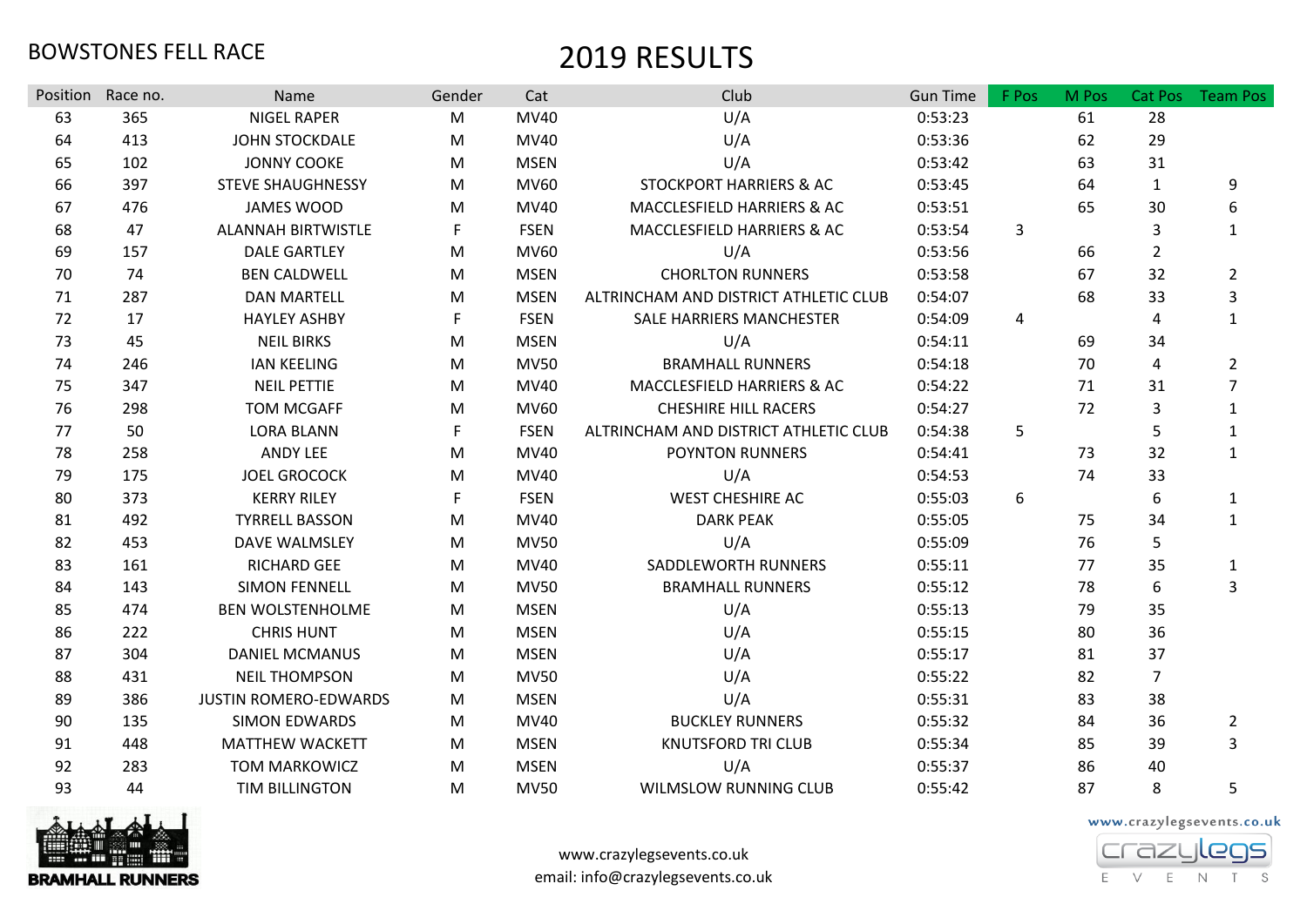| Position | Race no. | Name                     | Gender    | Cat         | Club                                  | <b>Gun Time</b> | F Pos          | M Pos | Cat Pos        | <b>Team Pos</b> |
|----------|----------|--------------------------|-----------|-------------|---------------------------------------|-----------------|----------------|-------|----------------|-----------------|
| 94       | 328      | PETER NIELD              | M         | <b>MV40</b> | MACCLESFIELD HARRIERS & AC            | 0:55:50         |                | 88    | 37             | 8               |
| 95       | 353      | <b>ANDY POOLE</b>        | ${\sf M}$ | <b>MV50</b> | SADDLEWORTH RUNNERS                   | 0:55:56         |                | 89    | 9              | $\overline{2}$  |
| 96       | 205      | <b>ALYN HILSDEN</b>      | ${\sf M}$ | <b>MSEN</b> | U/A                                   | 0:56:02         |                | 90    | 41             |                 |
| 97       | 342      | <b>JOHN PEEL</b>         | M         | <b>MSEN</b> | PENNINE                               | 0:56:10         |                | 91    | 42             | $2^{\circ}$     |
| 98       | 282      | ASHLEY MANCEY-JOHNSON    | М         | <b>MSEN</b> | U/A                                   | 0:56:32         |                | 92    | 43             |                 |
| 99       | 351      | <b>DAISY PICKLES</b>     | F         | <b>FSEN</b> | MACCLESFIELD HARRIERS & AC            | 0:56:36         | $\overline{7}$ |       | $\overline{7}$ | $\overline{2}$  |
| 100      | 405      | <b>MARK SMITH</b>        | M         | MV40        | STOCKPORT HARRIERS & AC               | 0:56:37         |                | 93    | 38             | 10              |
| 101      | 202      | TIM W HICKS              | M         | <b>MV50</b> | U/A                                   | 0:56:49         |                | 94    | 10             |                 |
| 102      | 264      | <b>DAVID LIVINGSTONE</b> | M         | MV40        | U/A                                   | 0:56:56         |                | 95    | 39             |                 |
| 103      | 314      | <b>PAUL MINTON</b>       | M         | <b>MSEN</b> | <b>BELLE VUE RACERS</b>               | 0:57:01         |                | 96    | 44             | 1               |
| 104      | 460      | <b>JAMES WHITEHURST</b>  | M         | <b>MSEN</b> | <b>BOLLINGTON HARRIERS</b>            | 0:57:03         |                | 97    | 45             | $\overline{2}$  |
| 105      | 354      | <b>ANDY PORTER</b>       | M         | <b>MV50</b> | <b>BRAMHALL RUNNERS</b>               | 0:57:06         |                | 98    | 11             | 4               |
| 106      | 32       | LEE BARRATT              | M         | <b>MV50</b> | <b>STOCKPORT HARRIERS &amp; AC</b>    | 0:57:16         |                | 99    | 12             | 11              |
| 107      | 296      | <b>KEVIN MCCLOSKEY</b>   | М         | <b>MV50</b> | U/A                                   | 0:57:19         |                | 100   | 13             |                 |
| 108      | 127      | <b>SARAH DOHERTY</b>     | F         | <b>FSEN</b> | <b>BRAMHALL RUNNERS</b>               | 0:57:20         | 8              |       | 8              | 1               |
| 109      | 199      | <b>RICHARD HEYES</b>     | M         | <b>MSEN</b> | <b>BRAMHALL RUNNERS</b>               | 0:57:25         |                | 101   | 46             | 5               |
| 110      | 186      | <b>MAT HANSON</b>        | ${\sf M}$ | <b>MSEN</b> | U/A                                   | 0:57:28         |                | 102   | 47             |                 |
| 111      | 463      | MICHAEL WILCOX           | M         | <b>MSEN</b> | U/A                                   | 0:57:32         |                | 103   | 48             |                 |
| 112      | 13       | RICHARD J APPLEWHITE     | M         | MV40        | MACCLESFIELD HARRIERS & AC            | 0:57:34         |                | 104   | 40             | 9               |
| 113      | 327      | <b>GORDON NICOLL</b>     | ${\sf M}$ | <b>MV50</b> | ALTRINCHAM AND DISTRICT ATHLETIC CLUB | 0:57:38         |                | 105   | 14             | 4               |
| 114      | 424      | <b>RICHARD TENNANT</b>   | M         | <b>MSEN</b> | MANCHESTER TRIATHLON CLUB             | 0:57:51         |                | 106   | 49             | 3               |
| 115      | 65       | <b>EDWARD BROWN</b>      | M         | <b>MV40</b> | U/A                                   | 0:57:53         |                | 107   | 41             |                 |
| 116      | 348      | <b>JENNIE PICKARD</b>    |           | <b>FV40</b> | STOCKPORT HARRIERS & AC               | 0:57:54         | 9              |       | $\mathbf 1$    | $\overline{2}$  |
| 117      | 137      | <b>JOANNE ELLIS</b>      |           | <b>FV40</b> | PENNINE                               | 0:57:59         | 10             |       | $\overline{2}$ | $\mathbf{1}$    |
| 118      | 378      | <b>PAUL ROBERTS</b>      | M         | <b>MSEN</b> | U/A                                   | 0:58:00         |                | 108   | 50             |                 |
| 119      | 263      | <b>ROB LILLEY</b>        | M         | MV40        | U/A                                   | 0:58:07         |                | 109   | 42             |                 |
| 120      | 107      | ADAM COSTELLO            | M         | <b>MSEN</b> | U/A                                   | 0:58:09         |                | 110   | 51             |                 |
| 121      | 151      | <b>TOBY GAMLEN</b>       | M         | <b>MSEN</b> | <b>ABINGDON ATHLETICS CLUB</b>        | 0:58:11         |                | 111   | 52             | $\mathbf{1}$    |
| 122      | 440      | <b>OSCAR TREVENA</b>     | M         | <b>MSEN</b> | MACCLESFIELD HARRIERS & AC            | 0:58:17         |                | 112   | 53             | 10              |
| 123      | 437      | <b>GAZ TOOTLE</b>        | М         | MV40        | U/A                                   | 0:58:20         |                | 113   | 43             |                 |
| 124      | 120      | MATTHEW DESCHOOLMEESTER  | М         | MV40        | <b>BRAMHALL RUNNERS</b>               | 0:58:25         |                | 114   | 44             | 6               |



www.crazylegsevents.co.uk email: info@crazylegsevents.co.uk

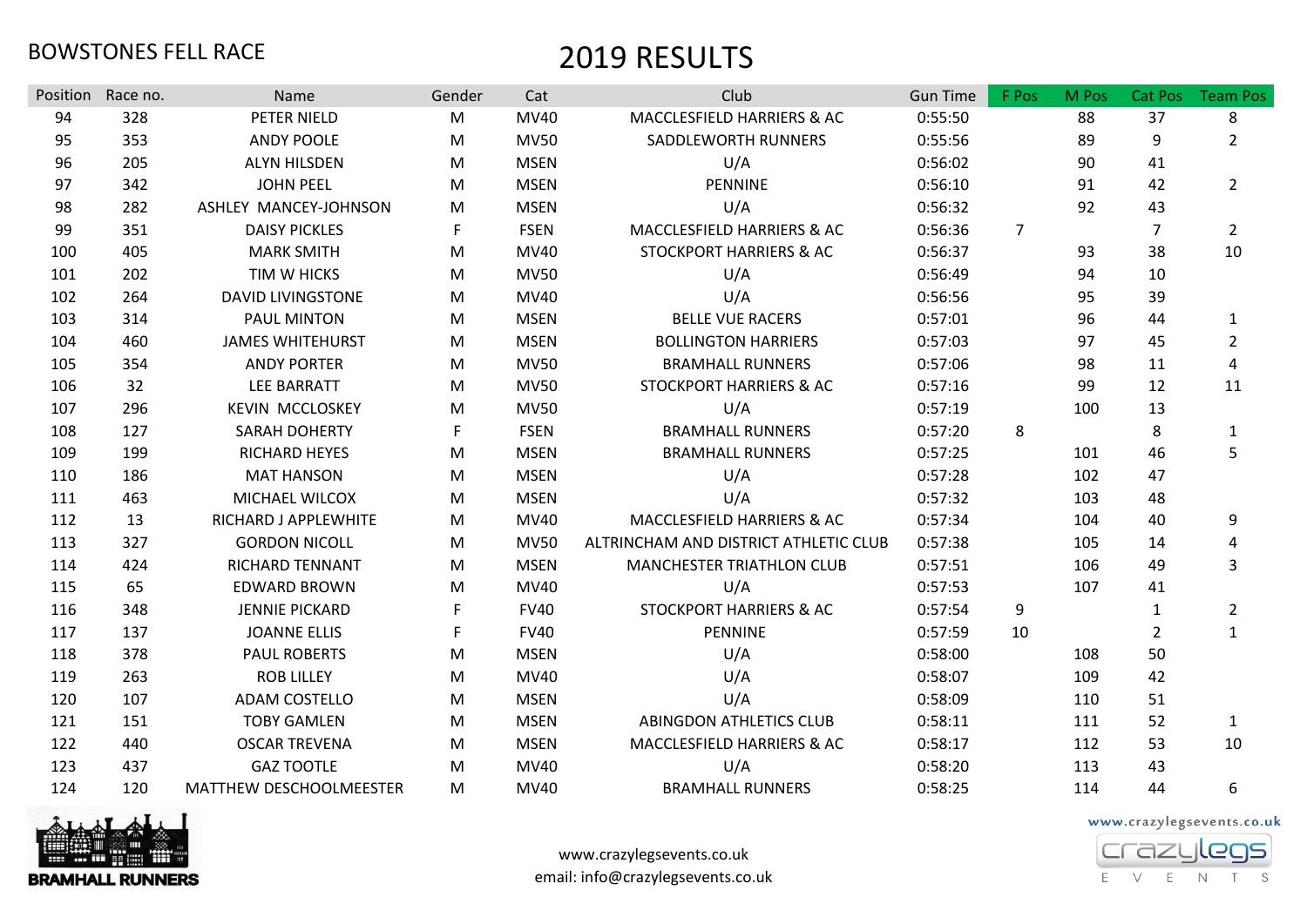| Position | Race no.     | Name                     | Gender | Cat         | Club                                  | <b>Gun Time</b> | F Pos | M Pos | Cat Pos | <b>Team Pos</b> |
|----------|--------------|--------------------------|--------|-------------|---------------------------------------|-----------------|-------|-------|---------|-----------------|
| 125      | 385          | <b>GARY ROGERSON</b>     | M      | MV40        | MACCLESFIELD HARRIERS & AC            | 0:58:33         |       | 115   | 45      | 11              |
| 126      | 226          | <b>ANDY JACKSON</b>      | M      | MV40        | THE FELL DEVILS                       | 0:58:40         |       | 116   | 46      | $\mathbf{1}$    |
| 127      | 356          | <b>ADAM POWELL</b>       | M      | <b>MSEN</b> | <b>CONGLETON HARRIERS</b>             | 0:58:42         |       | 117   | 54      | $\overline{2}$  |
| 128      | 334          | <b>JONATHAN OWENS</b>    | M      | MV40        | U/A                                   | 0:58:52         |       | 118   | 47      |                 |
| 129      | 375          | <b>CHRIS ROBBO</b>       | M      | MV40        | <b>STOCKPORT HARRIERS &amp; AC</b>    | 0:58:55         |       | 119   | 48      | 12              |
| 130      | 146          | <b>ANDY FOWLER</b>       | M      | <b>MV50</b> | <b>STOCKPORT HARRIERS &amp; AC</b>    | 0:58:59         |       | 120   | 15      | 13              |
| 131      | 487          | <b>MATTHEW HARRISON</b>  | M      | <b>MSEN</b> | U/A                                   | 0:59:14         |       | 121   | 55      |                 |
| 132      | 277          | <b>GUY MADDOX</b>        | M      | MV40        | <b>CARDIAC ATHLETES</b>               | 0:59:20         |       | 122   | 49      | $\mathbf{1}$    |
| 133      | 340          | <b>ALASTAIR PATTRICK</b> | M      | <b>MSEN</b> | <b>CHORLTON RUNNERS</b>               | 0:59:23         |       | 123   | 56      | 3               |
| 134      | 466          | <b>JOHN WILLIAMS</b>     | M      | MV40        | <b>BRAMHALL RUNNERS</b>               | 0:59:25         |       | 124   | 50      | $\overline{7}$  |
| 135      | 261          | LOK LI                   | M      | MV40        | <b>BRAMHALL RUNNERS</b>               | 0:59:28         |       | 125   | 51      | 8               |
| 136      | 278          | ANDREW MAINWARING        | M      | MV40        | <b>STOCKPORT TRI CLUB</b>             | 0:59:29         |       | 126   | 52      | 3               |
| 137      | 182          | <b>MIKE HALL</b>         | M      | <b>MV50</b> | <b>BRAMHALL RUNNERS</b>               | 0:59:52         |       | 127   | 16      | 9               |
| 138      | 84           | <b>BEN CHAFFEY</b>       | M      | MV40        | <b>DISLEY RUNNERS</b>                 | 0:59:56         |       | 128   | 53      | $\overline{2}$  |
| 139      | 36           | <b>CARL BARTON</b>       | M      | MV40        | <b>DISLEY RUNNERS</b>                 | 0:59:57         |       | 129   | 54      | 3               |
| 140      | 197          | <b>DOMINIC HESLOP</b>    | M      | <b>MSEN</b> | U/A                                   | 1:00:13         |       | 130   | 57      |                 |
| 141      | 28           | <b>CHRIS BARBER</b>      | M      | MV40        | <b>MARPLE RUNNERS</b>                 | 1:00:14         |       | 131   | 55      | $\mathbf{1}$    |
| 142      | 475          | <b>CHARMAINE WOOD</b>    | F      | <b>FV40</b> | <b>CONGLETON HARRIERS</b>             | 1:00:14         | 11    |       | 3       | $\mathbf{1}$    |
| 143      | 159          | <b>STEVEN GAVIN</b>      | M      | MV40        | <b>SALE HARRIERS MANCHESTER</b>       | 1:00:16         |       | 132   | 56      | 10              |
| 144      | 447          | PHILIP VESEY             | M      | <b>MV50</b> | ALTRINCHAM AND DISTRICT ATHLETIC CLUB | 1:00:17         |       | 133   | 17      | 5               |
| 145      | 486          | ALI ALSAADI              | M      | MV40        | U/A                                   | 1:00:19         |       | 134   | 57      |                 |
| 146      | 5            | <b>DAVID ALEXANDER</b>   | M      | <b>MV50</b> | <b>WEST CHESHIRE AC</b>               | 1:00:21         |       | 135   | 18      | $\overline{a}$  |
| 147      | 493          | SARAH RENSHAW            | F      | <b>FSEN</b> | <b>CHORLTON RUNNERS</b>               | 1:00:24         | 12    |       | 9       | $\mathbf{1}$    |
| 148      | 270          | NICK LONSDALE            | M      | <b>MSEN</b> | U/A                                   | 1:00:25         |       | 136   | 58      |                 |
| 149      | 55           | <b>ANDY BRADLEY</b>      | M      | <b>MV50</b> | <b>CLAYTON LE MOORS HARRIERS</b>      | 1:00:26         |       | 137   | 19      | $\mathbf{1}$    |
| 150      | 394          | <b>DREW SAVAGE</b>       | M      | MV40        | <b>CHORLTON RUNNERS</b>               | 1:00:27         |       | 138   | 58      | 4               |
| 151      | 181          | RICHARD HALL             | M      | <b>MV50</b> | <b>BRAMHALL RUNNERS</b>               | 1:00:32         |       | 139   | 20      | 10              |
| 152      | $\mathbf{1}$ | RICK ADAMS               | M      | MV40        | <b>BRAMHALL RUNNERS</b>               | 1:00:35         |       | 140   | 59      | 11              |
| 153      | 381          | <b>ELEANOR ROBINSON</b>  | F      | <b>FV40</b> | <b>WEST CHESHIRE AC</b>               | 1:00:41         | 13    |       | 4       | $\overline{2}$  |
| 154      | 281          | <b>JAMES MALONE</b>      | M      | MV40        | <b>BELLE VUE RACERS</b>               | 1:00:45         |       | 141   | 60      | $\overline{2}$  |
| 155      | 147          | <b>NATHAN FRENCH</b>     | M      | <b>MSEN</b> | <b>CHESHIRE HASH HOUSE HARRIERS</b>   | 1:00:46         |       | 142   | 59      | $\mathbf{1}$    |



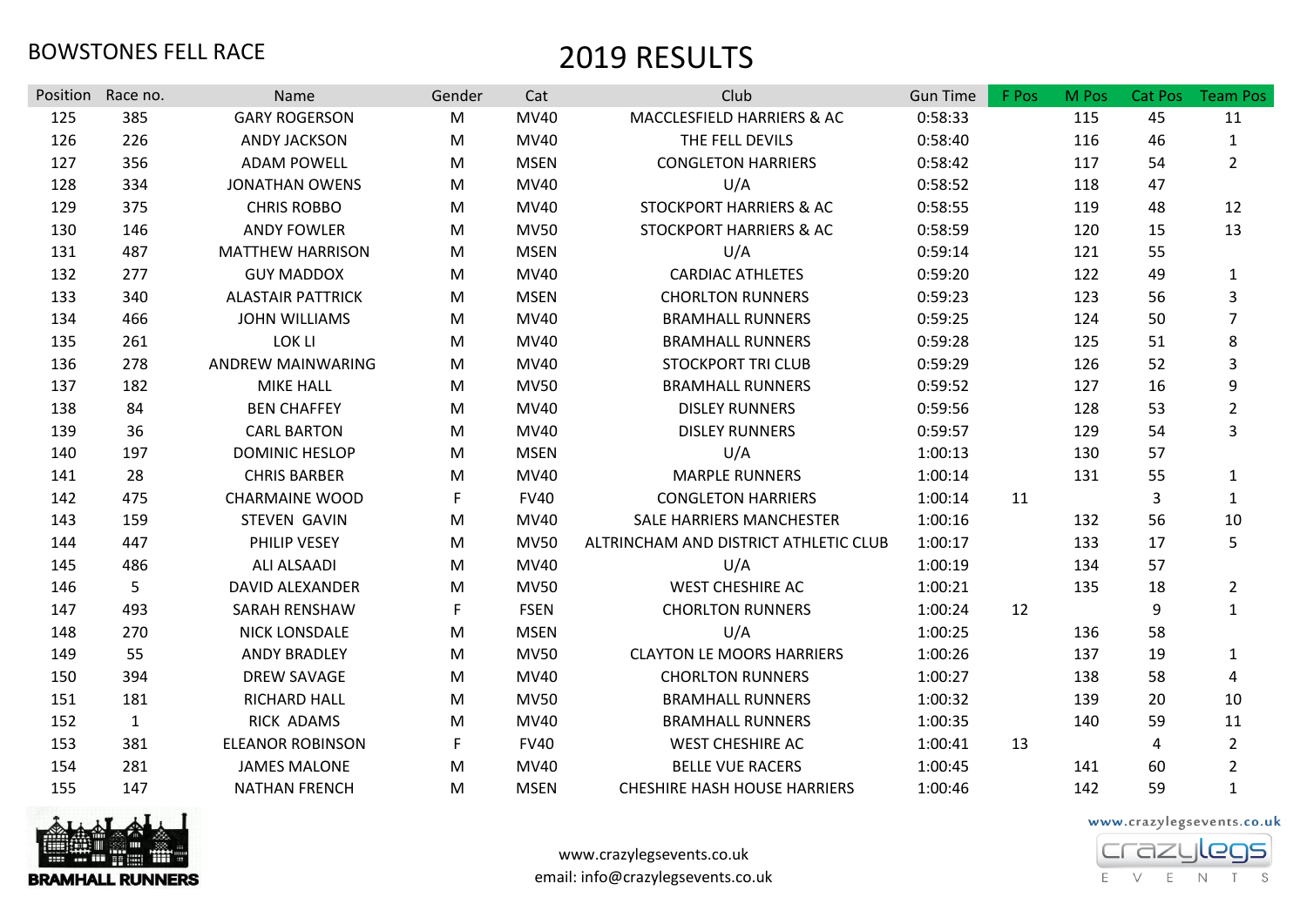| Position | Race no. | Name                    | Gender    | Cat         | Club                                  | <b>Gun Time</b> | F Pos | M Pos | Cat Pos        | <b>Team Pos</b> |
|----------|----------|-------------------------|-----------|-------------|---------------------------------------|-----------------|-------|-------|----------------|-----------------|
| 156      | 368      | <b>ALAN REYNOLDS</b>    | M         | <b>MSEN</b> | <b>FELL DEVILS</b>                    | 1:00:55         |       | 143   | 60             | $\mathbf{1}$    |
| 157      | 470      | <b>DARRAN WILSON</b>    | ${\sf M}$ | <b>MV50</b> | U/A                                   | 1:00:57         |       | 144   | 21             |                 |
| 158      | 233      | <b>REBECCA JACKSON</b>  | F         | <b>FSEN</b> | <b>EALING EAGLES RUNNING CLUB</b>     | 1:01:01         | 14    |       | 10             | $\mathbf{1}$    |
| 159      | 231      | <b>BEVERLEY JACKSON</b> | F         | <b>FV50</b> | ALTRINCHAM AND DISTRICT ATHLETIC CLUB | 1:01:05         | 15    |       | 1              | $2^{\circ}$     |
| 160      | 433      | <b>IAN THORPE</b>       | М         | <b>MSEN</b> | U/A                                   | 1:01:13         |       | 145   | 61             |                 |
| 161      | 485      | <b>NEIL BROCK</b>       | M         | <b>MV50</b> | <b>ROYTON ROAD RUNNERS</b>            | 1:01:15         |       | 146   | 22             | $\mathbf{1}$    |
| 162      | 330      | <b>RAY O'KEEFE</b>      | M         | <b>MV50</b> | MACCLESFIELD HARRIERS & AC            | 1:01:17         |       | 147   | 23             | 12              |
| 163      | 243      | LEE JONES               | ${\sf M}$ | MV40        | <b>BRAMHALL RUNNERS</b>               | 1:01:20         |       | 148   | 61             | 12              |
| 164      | 339      | <b>CRAIG PARTRIDGE</b>  | M         | <b>MV50</b> | ALTRINCHAM AND DISTRICT ATHLETIC CLUB | 1:01:34         |       | 149   | 24             | 6               |
| 165      | 52       | <b>ALAN BOCKING</b>     | M         | <b>MV60</b> | <b>CHESHIRE HILL RACERS</b>           | 1:01:36         |       | 150   | 4              | $\overline{2}$  |
| 166      | 163      | <b>ROSS GILES</b>       | М         | <b>MSEN</b> | <b>CHORLTON RUNNERS</b>               | 1:01:40         |       | 151   | 62             | 5               |
| 167      | 291      | <b>CLARE MCCARRON</b>   | F         | <b>FV40</b> | SALE HARRIERS MANCHESTER              | 1:01:41         | 16    |       | 5              | $\overline{2}$  |
| 168      | 19       | <b>MATT ASHER</b>       | M         | <b>MSEN</b> | U/A                                   | 1:01:51         |       | 152   | 63             |                 |
| 169      | 400      | <b>COLIN SHORE</b>      | ${\sf M}$ | MV40        | <b>STOCKPORT TRI CLUB</b>             | 1:01:56         |       | 153   | 62             | 4               |
| 170      | 311      | <b>KATE MILLS</b>       | F         | <b>FV40</b> | <b>KNUTSFORD TRI CLUB</b>             | 1:02:03         | 17    |       | 6              | $\mathbf{1}$    |
| 171      | 40       | <b>JUDE BEK</b>         | F         | <b>FSEN</b> | <b>CHORLTON RUNNERS</b>               | 1:02:06         | 18    |       | 11             | $\mathbf{1}$    |
| 172      | 162      | <b>JASON GEORGE</b>     | М         | MV40        | <b>STOCKPORT HARRIERS &amp; AC</b>    | 1:02:06         |       | 154   | 63             | 14              |
| 173      | 156      | <b>LEE GARNETT</b>      | M         | <b>MSEN</b> | <b>DISLEY RUNNERS</b>                 | 1:02:08         |       | 155   | 64             | 4               |
| 174      | 188      | PHIL HAROLD             | M         | MV40        | <b>POYNTON RUNNERS</b>                | 1:02:15         |       | 156   | 64             | $\overline{2}$  |
| 175      | 324      | <b>HELEN MURRAY</b>     | F         | <b>FSEN</b> | <b>KNUTSFORD TRI CLUB</b>             | 1:02:17         | 19    |       | 12             | $\overline{2}$  |
| 176      | 390      | SIAN ROWLEY             | F         | <b>FV40</b> | SALE HARRIERS MANCHESTER              | 1:02:22         | 20    |       | $\overline{7}$ | 3               |
| 177      | 415      | <b>NAOMI STONES</b>     | F         | <b>FSEN</b> | <b>CHORLTON RUNNERS</b>               | 1:02:25         | 21    |       | 13             | $\overline{2}$  |
| 178      | 495      | JONATHAN WALKINGSHAW    | M         | MV40        | U/A                                   | 1:02:33         |       | 157   | 65             |                 |
| 179      | 232      | <b>MATTHEW JACKSON</b>  | М         | <b>MV50</b> | <b>STYAL RUNNING CLUB</b>             | 1:02:40         |       | 158   | 25             | $\mathbf{1}$    |
| 180      | 164      | <b>DANIEL GILL</b>      | M         | <b>MSEN</b> | MACCLESFIELD HARRIERS & AC            | 1:02:43         |       | 159   | 65             | 13              |
| 181      | 180      | <b>PAUL HAINES</b>      | M         | MV40        | STOCKPORT HARRIERS & AC               | 1:02:47         |       | 160   | 66             | 15              |
| 182      | 370      | PETER RICHARDSON        | M         | <b>MSEN</b> | <b>CHEADLE</b>                        | 1:02:53         |       | 161   | 66             | $\mathbf{1}$    |
| 183      | 227      | <b>STEWART JACKSON</b>  | M         | <b>MSEN</b> | U/A                                   | 1:02:56         |       | 162   | 67             |                 |
| 184      | 218      | JENNIFER HULLEY         | F         | <b>FV40</b> | <b>STOCKPORT HARRIERS &amp; AC</b>    | 1:03:05         | 22    |       | 8              | 3               |
| 185      | 379      | <b>MATT ROBERTS</b>     | M         | <b>MV50</b> | U/A                                   | 1:03:07         |       | 163   | 26             |                 |
| 186      | 80       | <b>FRANK CASSIDY</b>    | М         | <b>MV50</b> | <b>BOLLINGTON HARRIERS</b>            | 1:03:13         |       | 164   | 27             | 3               |



www.crazylegsevents.co.uk email: info@crazylegsevents.co.uk

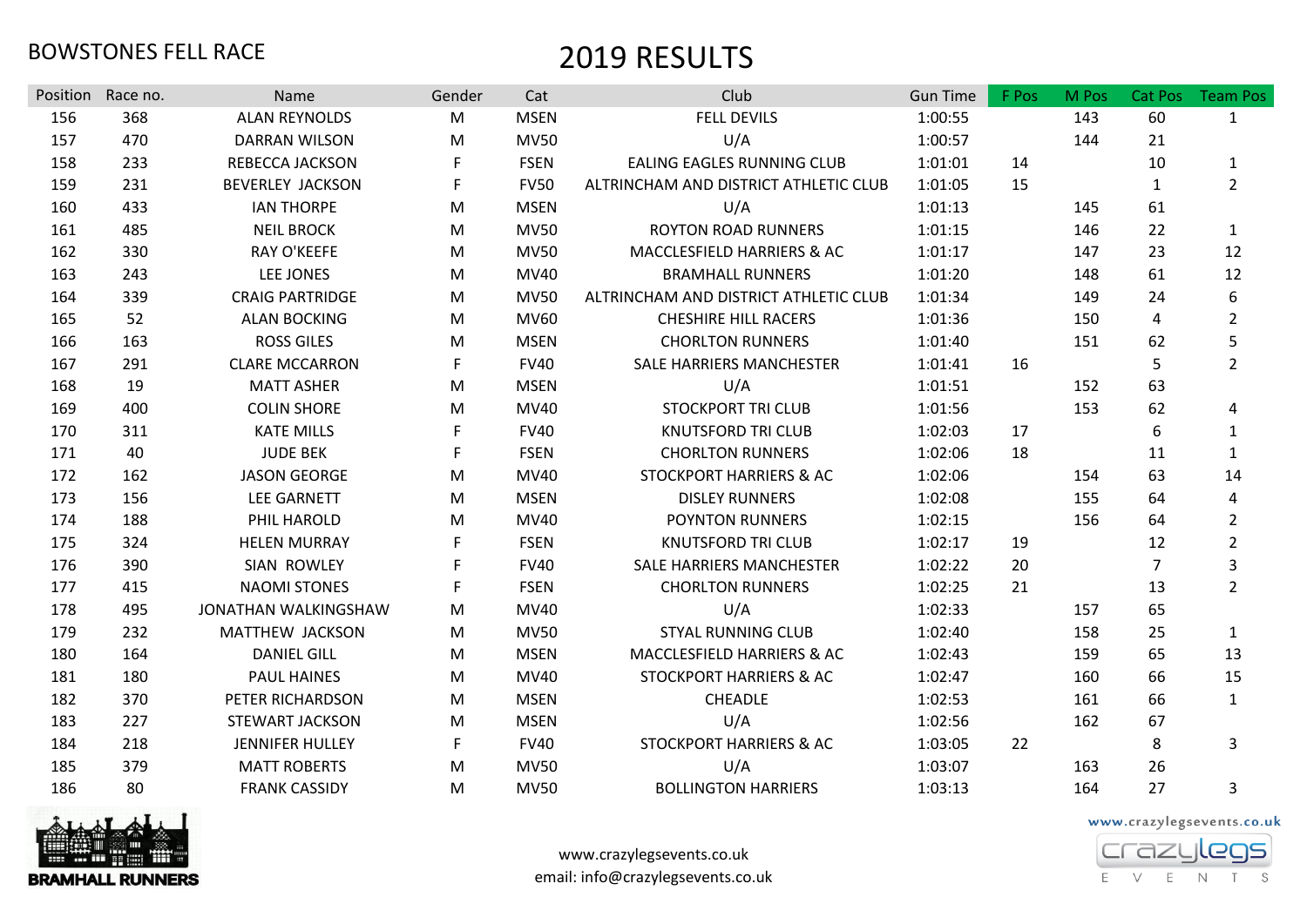|                 |                 |                             | Gender | Cat         | Club                        | <b>Gun Time</b> | F Pos | M Pos | Cat Pos        |                                   |
|-----------------|-----------------|-----------------------------|--------|-------------|-----------------------------|-----------------|-------|-------|----------------|-----------------------------------|
| Position<br>187 | Race no.<br>449 | Name<br><b>JOHN WAITING</b> |        | <b>MSEN</b> | <b>MARPLE RUNNERS</b>       | 1:03:15         |       | 165   | 68             | <b>Team Pos</b><br>$\overline{2}$ |
|                 |                 |                             | M      |             |                             |                 |       |       |                |                                   |
| 188             | 333             | DAVID OWENS                 | M      | MV40        | U/A                         | 1:03:18         |       | 166   | 67             |                                   |
| 189             | 271             | <b>SEAN LORD</b>            | M      | MV40        | <b>CHORLTON RUNNERS</b>     | 1:03:22         |       | 167   | 68             | 6                                 |
| 190             | 322             | <b>DAVID MURCH</b>          | M      | <b>MV40</b> | POYNTON RUNNERS             | 1:03:25         |       | 168   | 69             | $\overline{3}$                    |
| 191             | 229             | <b>ELAINE JACKSON</b>       | F      | <b>FV50</b> | U/A                         | 1:03:31         | 23    |       | $\overline{2}$ |                                   |
| 192             | 49              | <b>TIM BLACKWELL</b>        | M      | MV40        | <b>CHORLTON RUNNERS</b>     | 1:03:38         |       | 169   | 70             | $\overline{7}$                    |
| 193             | 209             | <b>DAVID HIRST</b>          | M      | MV60        | THE FELL DEVILS             | 1:03:49         |       | 170   | 5              | $\overline{2}$                    |
| 194             | 158             | <b>DAVE GASKELL</b>         | M      | MV40        | <b>KNUTSFORD TRI CLUB</b>   | 1:03:56         |       | 171   | 71             | $\pmb{4}$                         |
| 195             | 439             | <b>CHRIS TRASK</b>          | M      | MV40        | <b>BRAMHALL RUNNERS</b>     | 1:04:04         |       | 172   | 72             | 13                                |
| 196             | 39              | <b>PAUL BECKETT</b>         | M      | <b>MV50</b> | STOCKPORT HARRIERS & AC     | 1:04:05         |       | 173   | 28             | 16                                |
| 197             | 114             | <b>JACK DAVY</b>            | M      | <b>MSEN</b> | MANCHESTER TRIATHLON CLUB   | 1:04:05         |       | 174   | 69             | 4                                 |
| 198             | 352             | PAUL PLUMMER                | M      | MV40        | <b>STOCKPORT TRI CLUB</b>   | 1:04:08         |       | 175   | 73             | 5                                 |
| 199             | 215             | <b>TIM HUDSON</b>           | M      | <b>MSEN</b> | U/A                         | 1:04:16         |       | 176   | 70             |                                   |
| 200             | 115             | <b>MARK DAY</b>             | M      | MV40        | <b>FELL DEVILS</b>          | 1:04:16         |       | 177   | 74             | $\overline{2}$                    |
| 201             | 211             | <b>DAVID HORSFIELD</b>      | M      | <b>MV50</b> | THE FELL DEVILS             | 1:04:19         |       | 178   | 29             | $\mathbf{1}$                      |
| 202             | 153             | <b>JAMES GARBE</b>          | M      | <b>MSEN</b> | U/A                         | 1:04:21         |       | 179   | 71             |                                   |
| 203             | 369             | <b>JOHN M RICHARDS</b>      | M      | MV40        | <b>BRAMHALL RUNNERS</b>     | 1:04:35         |       | 180   | 75             | 14                                |
| 204             | 456             | <b>ANDY WATTS</b>           | M      | <b>MV60</b> | <b>CHESHIRE HILL RACERS</b> | 1:04:41         |       | 181   | 6              | 3                                 |
| 205             | 168             | <b>WAYNE GRANT</b>          | M      | MV40        | <b>GOYT VALLEY STRIDERS</b> | 1:04:44         |       | 182   | 76             | $\overline{2}$                    |
| 206             | 173             | <b>TOM GRIMES</b>           | M      | <b>MSEN</b> | <b>BOLLINGTON HARRIERS</b>  | 1:04:45         |       | 183   | 72             | $\pmb{4}$                         |
| 207             | 46              | <b>TOM BIRTLES</b>          | M      | <b>MSEN</b> | <b>BOLLINGTON HARRIERS</b>  | 1:04:46         |       | 184   | 73             | 5                                 |
| 208             | 213             | <b>MATTHEW HOWARD</b>       | M      | <b>MSEN</b> | U/A                         | 1:04:46         |       | 185   | 74             |                                   |
| 209             | 87              | <b>DUNCAN CHANDLER</b>      | M      | MV40        | U/A                         | 1:04:47         |       | 186   | 77             |                                   |
| 210             | 412             | <b>JENNIE STEVENS</b>       | F      | <b>FV40</b> | <b>STEEL CITY STRIDERS</b>  | 1:04:48         | 24    |       | 9              | $\mathbf{1}$                      |
| 211             | 341             | <b>MIKE PEASE</b>           | M      | MV40        | <b>BRAMHALL RUNNERS</b>     | 1:04:50         |       | 187   | 78             | 15                                |
| 212             | 77              | PAUL CARRINGTON             | M      | <b>MV50</b> | <b>STOCKPORT TRI CLUB</b>   | 1:04:51         |       | 188   | 30             | $\boldsymbol{6}$                  |
| 213             | 337             | <b>TONY PARK</b>            | M      | <b>MV50</b> | STOCKPORT HARRIERS & AC     | 1:04:52         |       | 189   | 31             | 17                                |
| 214             | 398             | JAMES SHEARD                | M      | <b>MV50</b> | SADDLEWORTH RUNNERS         | 1:04:55         |       | 190   | 32             | 3                                 |
| 215             | 300             | <b>STEVE MCGOVERN</b>       | M      | MV40        | <b>BRAMHALL RUNNERS</b>     | 1:04:56         |       | 191   | 79             | 16                                |
| 216             | 187             | <b>TIM HARGREAVES</b>       | M      | <b>MV60</b> | U/A                         | 1:05:08         |       | 192   | $\overline{7}$ |                                   |
| 217             | 4               | <b>JOHN ALCOCK</b>          | M      | <b>MSEN</b> | <b>BLYTHE BRIDGE RC</b>     | 1:05:13         |       | 193   | 75             | $\mathbf{1}$                      |



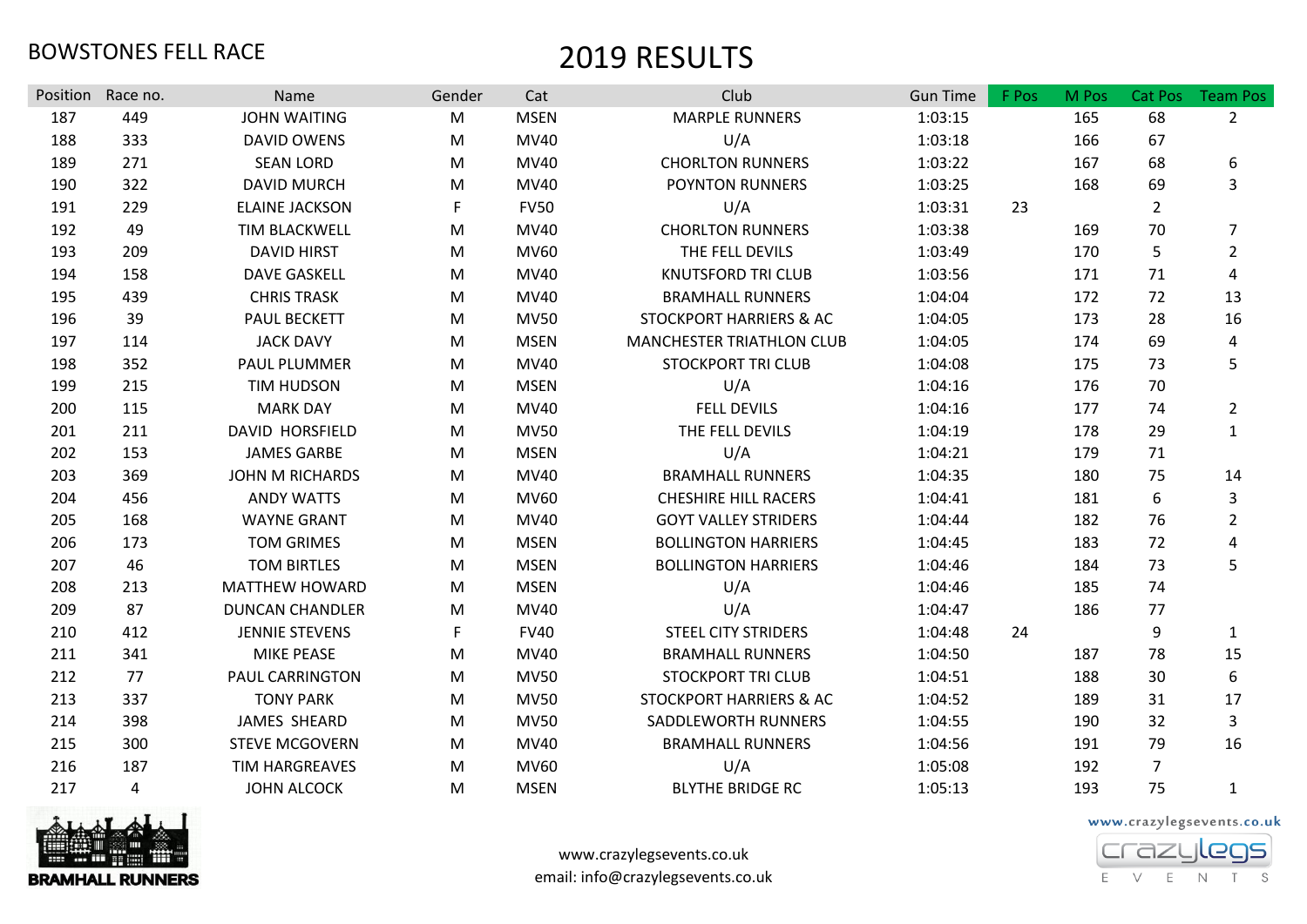| Position | Race no. | Name                     | Gender | Cat         | Club                                  | <b>Gun Time</b> | F Pos | M Pos | Cat Pos | <b>Team Pos</b> |
|----------|----------|--------------------------|--------|-------------|---------------------------------------|-----------------|-------|-------|---------|-----------------|
| 218      | 70       | <b>SAN BUCKLEY</b>       | F      | <b>FV40</b> | THE FELL DEVILS                       | 1:05:17         | 25    |       | 10      | $\mathbf{1}$    |
| 219      | 496      | <b>ABIGAIL HARMAN</b>    |        | <b>FV40</b> | U/A                                   | 1:05:28         | 26    |       | 11      |                 |
| 220      | 58       | <b>BELINDA BRENNAN</b>   |        | <b>FV40</b> | <b>STOCKPORT TRI CLUB</b>             | 1:05:32         | 27    |       | 12      | $\mathbf{1}$    |
| 221      | 174      | <b>JANET GRINT</b>       | F      | <b>FV40</b> | <b>STOCKPORT TRI CLUB</b>             | 1:05:34         | 28    |       | 13      | $\overline{2}$  |
| 222      | 414      | <b>DANIEL STOCKTON</b>   | M      | <b>MSEN</b> | THE FELL DEVILS                       | 1:05:49         |       | 194   | 76      | 3               |
| 223      | 464      | PHIL WILCOXON            | M      | MV60        | <b>BELLE VUE RACERS</b>               | 1:06:00         |       | 195   | 8       | 3               |
| 224      | 118      | <b>ROGER DEAN</b>        | M      | MV40        | <b>BOLLINGTON HARRIERS</b>            | 1:06:09         |       | 196   | 80      | 6               |
| 225      | 273      | <b>JAMES MACDONALD</b>   | M      | MV40        | <b>WILMSLOW RUNNING CLUB</b>          | 1:06:17         |       | 197   | 81      | 6               |
| 226      | 154      | NIGEL GARFIELD           | M      | MV40        | U/A                                   | 1:06:18         |       | 198   | 82      |                 |
| 227      | 388      | PAUL ROONEY              | M      | <b>MV50</b> | U/A                                   | 1:06:19         |       | 199   | 33      |                 |
| 228      | 237      | <b>HELEN JEFFERY</b>     | F      | <b>FV40</b> | <b>CONGLETON HARRIERS</b>             | 1:06:22         | 29    |       | 14      | $\overline{2}$  |
| 229      | 432      | <b>STEPH THOMPSON</b>    | F      | <b>FV50</b> | ALTRINCHAM AND DISTRICT ATHLETIC CLUB | 1:06:28         | 30    |       | 3       | 3               |
| 230      | 430      | <b>JUSTIN THOMPSON</b>   | M      | <b>MV50</b> | ALTRINCHAM AND DISTRICT ATHLETIC CLUB | 1:06:29         |       | 200   | 34      | $\overline{7}$  |
| 231      | 461      | <b>DAVID WHITTAKER</b>   | M      | MV40        | <b>CONGLETON HARRIERS</b>             | 1:06:34         |       | 201   | 83      | 1               |
| 232      | 308      | CHELSEA MEARS-GRAHAM     | F.     | <b>FSEN</b> | <b>MARPLE RUNNERS</b>                 | 1:06:36         | 31    |       | 14      | $\mathbf{1}$    |
| 233      | 198      | <b>KEV HEWITT</b>        | M      | MV40        | <b>STEEL CITY STRIDERS</b>            | 1:06:40         |       | 202   | 84      | $\overline{2}$  |
| 234      | 37       | <b>CAROL BASU</b>        | F      | <b>FV40</b> | U/A                                   | 1:06:42         | 32    |       | 15      |                 |
| 235      | 315      | <b>TIFFANY MOORCROFT</b> | F.     | <b>FV40</b> | NORTHWICH RUNNING CLUB                | 1:06:46         | 33    |       | 16      | $\mathbf{1}$    |
| 236      | 299      | <b>LIBBI MCGIBBON</b>    | F.     | <b>FSEN</b> | <b>CHESHIRE HASH HOUSE HARRIERS</b>   | 1:06:47         | 34    |       | 15      | $\mathbf{1}$    |
| 237      | 367      | <b>HELEN RENNIE</b>      | F      | <b>FSEN</b> | <b>BRAMHALL RUNNERS</b>               | 1:06:52         | 35    |       | 16      | $\overline{2}$  |
| 238      | 382      | <b>CHERYL ROCK</b>       | F      | <b>FSEN</b> | <b>STOCKPORT HARRIERS &amp; AC</b>    | 1:07:00         | 36    |       | 17      | 4               |
| 239      | 279      | PETER MAINWARING         | M      | MV40        | <b>CHORLTON RUNNERS</b>               | 1:07:00         |       | 203   | 85      | 8               |
| 240      | 393      | ALE RYAN                 | M      | <b>MSEN</b> | MIKKELLER RUNNING CLUB                | 1:07:15         |       | 204   | 77      | 1               |
| 241      | 457      | <b>EDDY WEBB</b>         | M      | MV40        | <b>GOYT VALLEY STRIDERS</b>           | 1:07:21         |       | 205   | 86      | 3               |
| 242      | 54       | <b>BEN BRADLEY</b>       | M      | <b>MSEN</b> | MACCLESFIELD HARRIERS & AC            | 1:07:21         |       | 206   | 78      | 14              |
| 243      | 73       | <b>DAN BURTON</b>        | M      | MV40        | U/A                                   | 1:07:34         |       | 207   | 87      |                 |
| 244      | 332      | PAUL ORMISTON            | M      | MV40        | U/A                                   | 1:07:43         |       | 208   | 88      |                 |
| 245      | 148      | <b>SIMON FROGGATT</b>    | M      | MV40        | U/A                                   | 1:07:43         |       | 209   | 89      |                 |
| 246      | 435      | <b>DAMIEN TOLAN</b>      | M      | MV40        | <b>BELLE VUE RACERS</b>               | 1:07:45         |       | 210   | 90      | 4               |
| 247      | 240      | <b>RHYS JONES</b>        | M      | MV40        | U/A                                   | 1:07:50         |       | 211   | 91      |                 |
| 248      | 194      | <b>NICK HEATON</b>       | M      | MV40        | <b>BRAMHALL RUNNERS</b>               | 1:07:54         |       | 212   | 92      | 17              |



www.crazylegsevents.co.uk email: info@crazylegsevents.co.uk

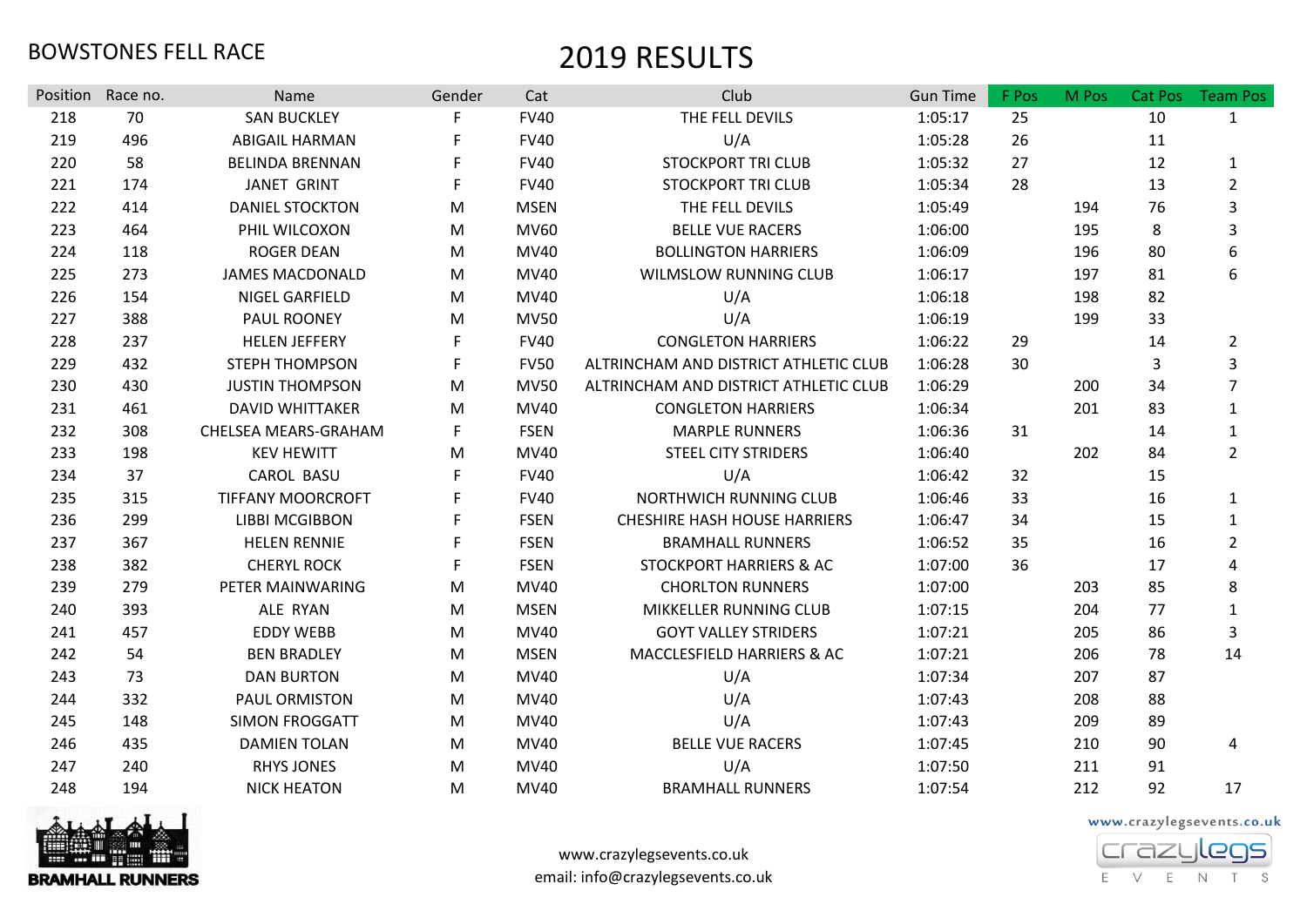| Position | Race no. | Name                      | Gender      | Cat         | Club                         | <b>Gun Time</b> | F Pos | M Pos | Cat Pos      | <b>Team Pos</b> |
|----------|----------|---------------------------|-------------|-------------|------------------------------|-----------------|-------|-------|--------------|-----------------|
| 249      | 484      | <b>EMMA YOUNG</b>         | F           | <b>FV40</b> | <b>BRAMHALL RUNNERS</b>      | 1:07:55         | 37    |       | 17           | 3               |
| 250      | 27       | <b>OLIVER BARBER</b>      | M           | <b>MSEN</b> | MACCLESFIELD HARRIERS & AC   | 1:08:00         |       | 213   | 79           | 15              |
| 251      | 401      | <b>GARY SIDGWICK</b>      | M           | <b>MSEN</b> | <b>DAVENPORT RUNNERS</b>     | 1:08:03         |       | 214   | 80           | $\mathbf{1}$    |
| 252      | 303      | MICHAEL MCLAUGHLIN        | M           | <b>MSEN</b> | <b>STYAL RUNNING CLUB</b>    | 1:08:04         |       | 215   | 81           | $\overline{2}$  |
| 253      | 165      | <b>MARK GILLIGAN</b>      | M           | MV40        | U/A                          | 1:08:05         |       | 216   | 93           |                 |
| 254      | 242      | SARAH JONES               | F           | <b>FV40</b> | U/A                          | 1:08:07         | 38    |       | 18           |                 |
| 255      | 169      | <b>RICK GRATTON</b>       | M           | <b>MV50</b> | U/A                          | 1:08:08         |       | 217   | 35           |                 |
| 256      | 275      | JO MACGOWAN               | F           | <b>FV50</b> | U/A                          | 1:08:12         | 39    |       | 4            |                 |
| 257      | 220      | <b>PAUL HUNT</b>          | M           | <b>MV50</b> | <b>GOYT VALLEY STRIDERS</b>  | 1:08:15         |       | 218   | 36           | 4               |
| 258      | 260      | <b>ROBERT LEPPARD</b>     | M           | MV40        | <b>BOLLINGTON HARRIERS</b>   | 1:08:16         |       | 219   | 94           | $\overline{7}$  |
| 259      | 97       | RACHEL COLLEY             | F           | <b>FSEN</b> | U/A                          | 1:08:20         | 40    |       | 18           |                 |
| 260      | 64       | RICHARD BROWN             | M           | MV40        | <b>KNUTSFORD TRI CLUB</b>    | 1:08:22         |       | 220   | 95           | 5               |
| 261      | 335      | <b>VICKI PALMER</b>       | F           | <b>FSEN</b> | <b>CHORLTON RUNNERS</b>      | 1:08:24         | 41    |       | 19           | 3               |
| 262      | 43       | <b>OLIVE BIGMORE</b>      |             | <b>FV40</b> | U/A                          | 1:08:47         | 42    |       | 19           |                 |
| 263      | 124      | <b>CHRISTINE DEWSBURY</b> | F           | <b>FV40</b> | <b>STOCKPORT TRI CLUB</b>    | 1:08:49         | 43    |       | 20           | 3               |
| 264      | 355      | <b>ADAM POTTS</b>         | M           | <b>MV40</b> | <b>BRAMHALL RUNNERS</b>      | 1:08:51         |       | 221   | 96           | 18              |
| 265      | 34       | <b>MICHAEL BARRY</b>      | M           | MV40        | <b>BRAMHALL RUNNERS</b>      | 1:09:22         |       | 222   | 97           | 19              |
| 266      | 69       | ANDREA BUCKINGHAM         | F           | <b>FV50</b> | <b>BRAMHALL RUNNERS</b>      | 1:09:32         | 44    |       | 5            | 4               |
| 267      | 452      | <b>JACK WALL</b>          | M           | <b>MSEN</b> | U/A                          | 1:09:36         |       | 223   | 82           |                 |
| 268      | 395      | <b>GORDON SHARP</b>       | M           | MV60        | THE FELL DEVILS              | 1:09:38         |       | 224   | 9            | 4               |
| 269      | 96       | <b>JOHN COE</b>           | M           | MV40        | <b>DISLEY RUNNERS</b>        | 1:09:39         |       | 225   | 98           | 5               |
| 270      | 256      | <b>CATHERINE LAWRENCE</b> | F           | <b>FV40</b> | U/A                          | 1:09:45         | 45    |       | 21           |                 |
| 271      | 101      | <b>ZOE COOKE</b>          | F           | <b>FSEN</b> | U/A                          | 1:09:46         | 46    |       | 20           |                 |
| 272      | 404      | <b>JULIE SMITH</b>        | F           | <b>FV50</b> | THE FELL DEVILS              | 1:09:47         | 47    |       | 6            | $\overline{2}$  |
| 273      | 104      | NICOLA COPPOCK            | F           | <b>FSEN</b> | <b>WILMSLOW RUNNING CLUB</b> | 1:09:56         | 48    |       | 21           | $\mathbf{1}$    |
| 274      | 184      | <b>NICK HAM</b>           | M           | <b>MV50</b> | <b>GLOSSOPDALE HARRIERS</b>  | 1:09:59         |       | 226   | 37           | $\mathbf{1}$    |
| 275      | 421      | <b>JAMES TAYLOR</b>       | M           | MV40        | <b>DISLEY RUNNERS</b>        | 1:10:03         |       | 227   | 99           | 6               |
| 276      | 208      | <b>ANNIE HIRSCH</b>       | $\mathsf F$ | <b>FV60</b> | <b>BELLE VUE RACERS</b>      | 1:10:23         | 49    |       | $\mathbf{1}$ | $\mathbf{1}$    |
| 277      | 423      | <b>JOHN TEMPERLEY</b>     | M           | <b>MV50</b> | <b>BRAMHALL RUNNERS</b>      | 1:10:27         |       | 228   | 38           | 20              |
| 278      | 212      | <b>ANDREW HOUSLEY</b>     | M           | <b>MV50</b> | <b>BOLLINGTON HARRIERS</b>   | 1:10:40         |       | 229   | 39           | 8               |
| 279      | 478      | <b>JEREMY WOODHAM</b>     | M           | MV40        | <b>MARPLE RUNNERS</b>        | 1:10:42         |       | 230   | 100          | 3               |



www.crazylegsevents.co.uk email: info@crazylegsevents.co.uk

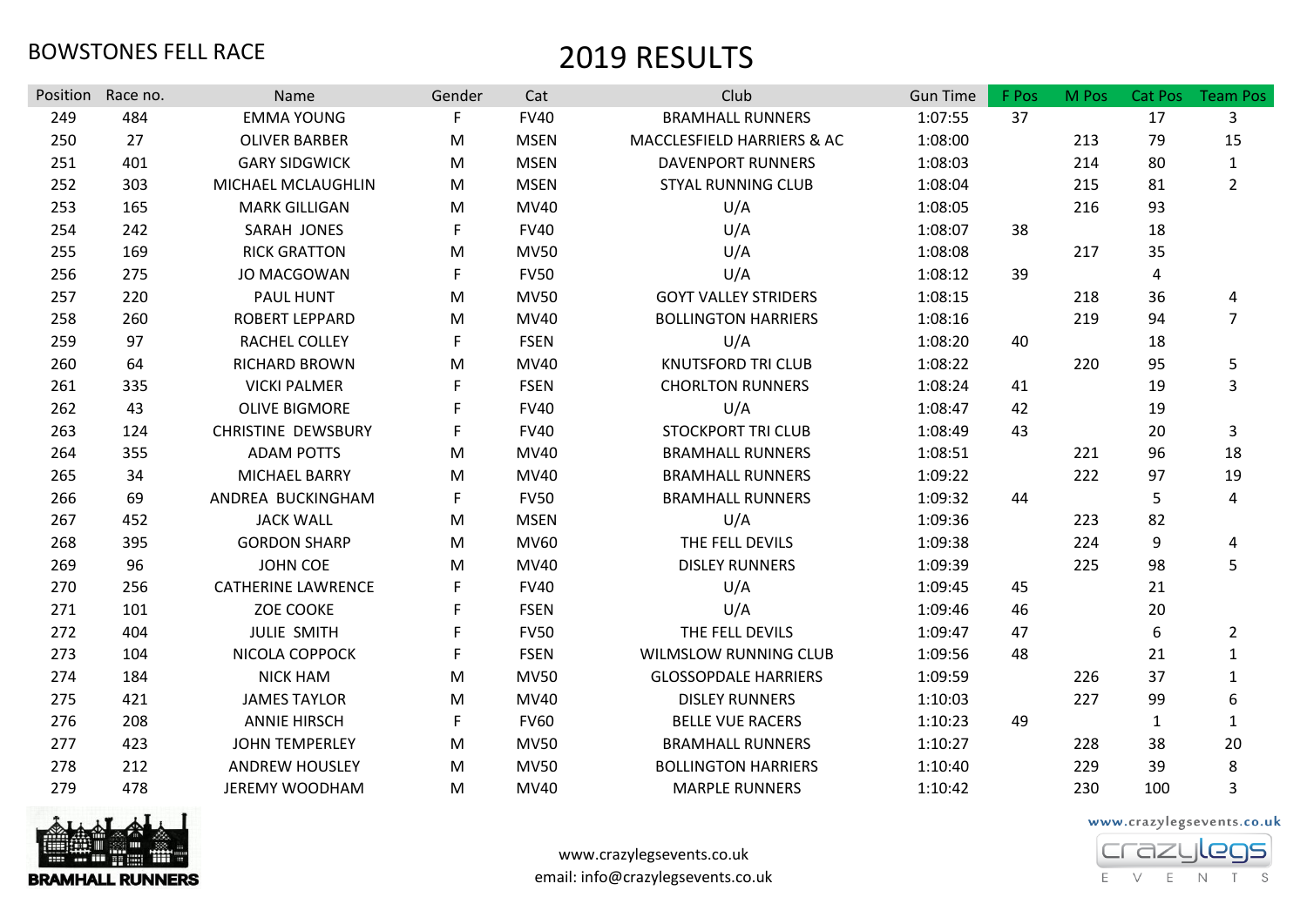| Position | Race no. | Name                    | Gender      | Cat         | Club                                  | <b>Gun Time</b> | F Pos | M Pos | <b>Cat Pos</b> | <b>Team Pos</b> |
|----------|----------|-------------------------|-------------|-------------|---------------------------------------|-----------------|-------|-------|----------------|-----------------|
| 280      | 313      | <b>RICK MINSHULL</b>    | M           | <b>MV40</b> | U/A                                   | 1:10:44         |       | 231   | 101            |                 |
| 281      | 319      | <b>ANTHONY MORGAN</b>   | M           | MV40        | <b>BOLLINGTON HARRIERS</b>            | 1:10:45         |       | 232   | 102            | 9               |
| 282      | 488      | <b>THOMAS CLARKE</b>    | M           | MV40        | <b>EAST CHESHIRE HARRIERS</b>         | 1:10:49         |       | 233   | 103            | $\mathbf{1}$    |
| 283      | 309      | <b>SALLY MEATS</b>      | F           | <b>FV40</b> | STOCKPORT HARRIERS & AC               | 1:10:54         | 50    |       | 22             | 5               |
| 284      | 293      | ANGELA MCCARTHY         | F           | <b>FV50</b> | U/A                                   | 1:10:59         | 51    |       | $\overline{7}$ |                 |
| 285      | 446      | <b>ALISON VESEY</b>     | F           | <b>FV50</b> | ALTRINCHAM AND DISTRICT ATHLETIC CLUB | 1:11:06         | 52    |       | 8              | 4               |
| 286      | 110      | PAUL COWELL             | M           | <b>MV50</b> | <b>BRAMHALL RUNNERS</b>               | 1:11:09         |       | 234   | 40             | 21              |
| 287      | 121      | <b>ANDREW DEVIC</b>     | M           | <b>MV50</b> | U/A                                   | 1:11:21         |       | 235   | 41             |                 |
| 288      | 479      | <b>JENNIE WOODS</b>     | F           | <b>FV40</b> | <b>KNUTSFORD TRI CLUB</b>             | 1:11:27         | 53    |       | 23             | 3               |
| 289      | 21       | LISA ASHWOOD            | F           | <b>FV40</b> | <b>DISLEY RUNNERS</b>                 | 1:11:33         | 54    |       | 24             | $\mathbf{1}$    |
| 290      | 346      | <b>ELAINE PETTIE</b>    | F           | <b>FV40</b> | <b>MACCLESFIELD HARRIERS &amp; AC</b> | 1:11:34         | 55    |       | 25             | 3               |
| 291      | 441      | <b>ALAN TURNER</b>      | M           | <b>MV50</b> | <b>WILMSLOW RUNNING CLUB</b>          | 1:11:35         |       | 236   | 42             | $\overline{7}$  |
| 292      | 338      | <b>ROB PARKIN</b>       | M           | <b>MV40</b> | <b>CONGLETON HARRIERS</b>             | 1:11:41         |       | 237   | 104            | 3               |
| 293      | 362      | <b>TIMOTHY RAINEY</b>   | M           | <b>MV50</b> | <b>SALE HARRIERS MANCHESTER</b>       | 1:11:47         |       | 238   | 43             | 11              |
| 294      | 325      | <b>PAUL NEAL</b>        | M           | <b>MV50</b> | HYDE RUNNING COMMUNITY                | 1:11:52         |       | 239   | 44             | $\mathbf{1}$    |
| 295      | 183      | <b>MIKE HALL</b>        | M           | <b>MV50</b> | <b>BOLLINGTON HARRIERS</b>            | 1:11:57         |       | 240   | 45             | 10              |
| 296      | 323      | <b>VIKKI MURPHY</b>     | F           | <b>FV40</b> | <b>BRAMHALL RUNNERS</b>               | 1:12:03         | 56    |       | 26             | 5               |
| 297      | 292      | <b>BERNARD MCCARRON</b> | M           | <b>MV50</b> | MACCLESFIELD HARRIERS & AC            | 1:12:04         |       | 241   | 46             | 16              |
| 298      | 450      | <b>ROB WAKEFIELD</b>    | M           | MV40        | U/A                                   | 1:12:08         |       | 242   | 105            |                 |
| 299      | 372      | <b>RACHEL RILEY</b>     | F           | <b>FV40</b> | MACCLESFIELD HARRIERS & AC            | 1:12:10         | 57    |       | 27             | 4               |
| 300      | 22       | <b>JAMES ATHERTON</b>   | M           | MV40        | THE FELL DEVILS                       | 1:12:14         |       | 243   | 106            | 5               |
| 301      | 116      | <b>MELISSA DAY</b>      | F           | <b>FV40</b> | <b>DISLEY RUNNERS</b>                 | 1:12:20         | 58    |       | 28             | $\overline{2}$  |
| 302      | 117      | <b>MATTHEW DAY</b>      | M           | <b>MV40</b> | <b>GOYT VALLEY STRIDERS</b>           | 1:12:20         |       | 244   | 107            | 5               |
| 303      | 458      | <b>CAROLINE WHEELER</b> | F           | <b>FSEN</b> | SALE HARRIERS MANCHESTER              | 1:12:23         | 59    |       | 22             | 4               |
| 304      | 317      | <b>CHRISTOPHER MORE</b> | M           | <b>MV40</b> | <b>BOLLINGTON HARRIERS</b>            | 1:12:30         |       | 245   | 108            | 11              |
| 305      | 274      | PETER MACFARLANE        | M           | <b>MV60</b> | <b>DARK PEAK</b>                      | 1:12:43         |       | 246   | 10             | $\mathbf{1}$    |
| 306      | 71       | <b>ANDY BUCKROYD</b>    | M           | <b>MV50</b> | MACCLESFIELD HARRIERS & AC            | 1:12:48         |       | 247   | 47             | 17              |
| 307      | 192      | <b>SARANYA HASLER</b>   | $\mathsf F$ | <b>FSEN</b> | MACCLESFIELD HARRIERS & AC            | 1:13:27         | 60    |       | 23             | 5               |
| 308      | 235      | <b>ANDY JARRETT</b>     | M           | MV40        | U/A                                   | 1:13:30         |       | 248   | 109            |                 |
| 309      | 142      | PAUL FARRINGTON         | M           | MV40        | <b>BRAMHALL RUNNERS</b>               | 1:13:31         |       | 249   | 110            | 22              |
| 310      | 483      | <b>MICHAEL WYMER</b>    | M           | MV40        | <b>SALE HARRIERS MANCHESTER</b>       | 1:13:52         |       | 250   | 111            | 12              |



www.crazylegsevents.co.uk email: info@crazylegsevents.co.uk

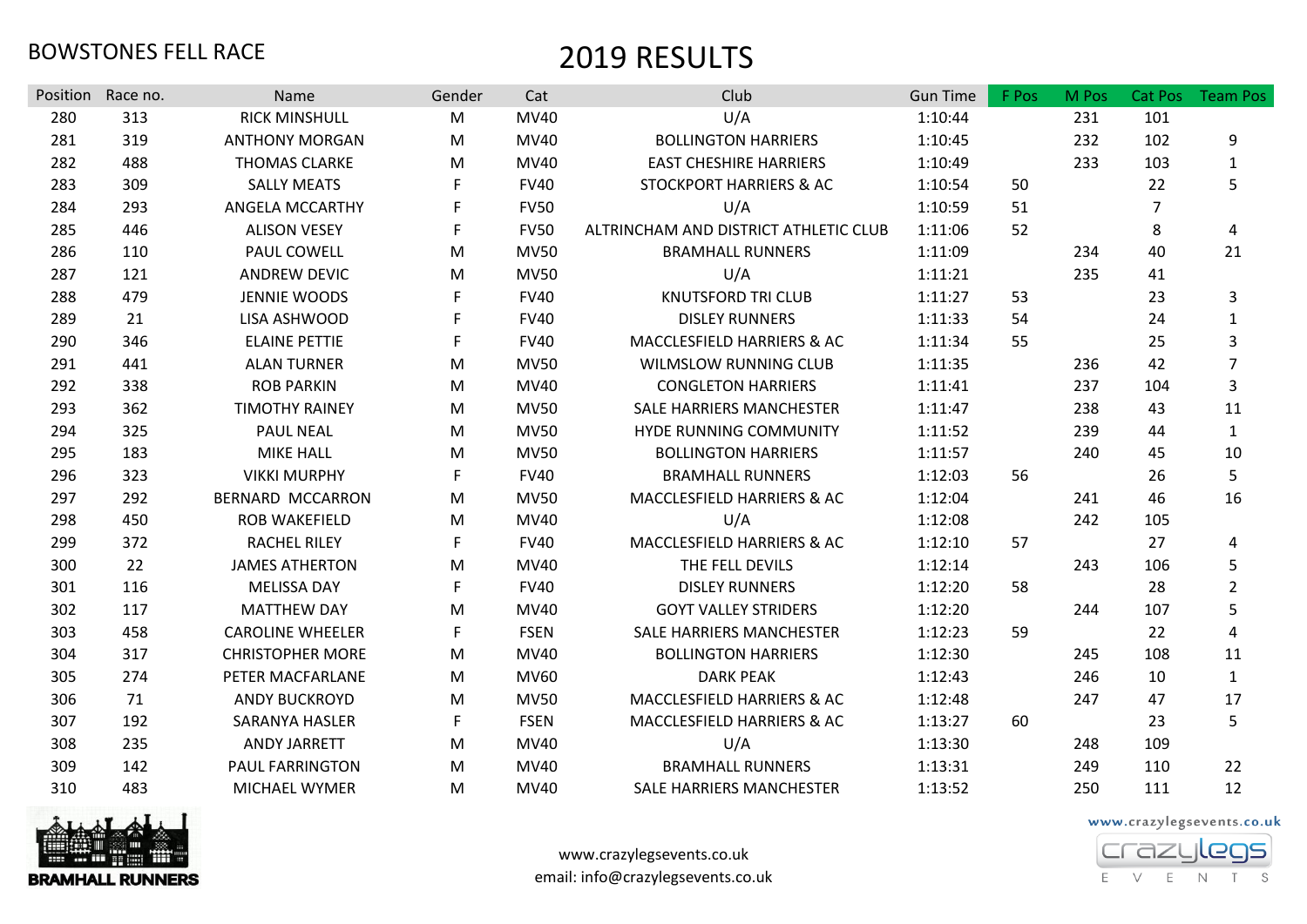| Position | Race no. | Name                    | Gender | Cat         | Club                               | <b>Gun Time</b> | F Pos | M Pos | Cat Pos        | <b>Team Pos</b> |
|----------|----------|-------------------------|--------|-------------|------------------------------------|-----------------|-------|-------|----------------|-----------------|
| 311      | 419      | <b>MIKE TAYLOR</b>      | M      | <b>MV50</b> | U/A                                | 1:14:01         |       | 251   | 48             |                 |
| 312      | 471      | <b>SIMON WILSON</b>     | M      | <b>MV50</b> | U/A                                | 1:14:03         |       | 252   | 49             |                 |
| 313      | 224      | <b>MARGARET HUYTON</b>  | F      | <b>FV60</b> | MACCLESFIELD HARRIERS & AC         | 1:14:04         | 61    |       | $\overline{2}$ | 6               |
| 314      | 119      | <b>JAMES DEIGHTON</b>   | M      | MV40        | <b>MARPLE RUNNERS</b>              | 1:14:08         |       | 253   | 112            | 4               |
| 315      | 236      | <b>IAIN JARRETT</b>     | M      | MV40        | U/A                                | 1:14:20         |       | 254   | 113            |                 |
| 316      | 321      | ALWYN MULRYNE           | M      | <b>MV50</b> | <b>DISLEY RUNNERS</b>              | 1:14:23         |       | 255   | 50             | $\overline{7}$  |
| 317      | 196      | <b>STEVE HENNESSEY</b>  | M      | MV60        | <b>GOYT VALLEY STRIDERS</b>        | 1:14:26         |       | 256   | 11             | 6               |
| 318      | 138      | NOA ESTEVEZ DIAZ        | F      | <b>FV40</b> | <b>DISLEY RUNNERS</b>              | 1:14:26         | 62    |       | 29             | 3               |
| 319      | 297      | <b>RACHEL MCCURRIE</b>  | F      | <b>FSEN</b> | U/A                                | 1:14:28         | 63    |       | 24             |                 |
| 320      | 48       | <b>DAVID BIRTWISTLE</b> | M      | <b>MV50</b> | U/A                                | 1:14:40         |       | 257   | 51             |                 |
| 321      | 133      | ALICE DURRANT           | F      | <b>FSEN</b> | <b>CHORLTON RUNNERS</b>            | 1:14:41         | 64    |       | 25             | 4               |
| 322      | 111      | <b>HELEN CROFT</b>      | F      | <b>FV40</b> | <b>BRAMHALL RUNNERS</b>            | 1:14:56         | 65    |       | 30             | 6               |
| 323      | 262      | <b>LIZ A LILLEY</b>     |        | <b>FV40</b> | U/A                                | 1:14:57         | 66    |       | 31             |                 |
| 324      | 60       | <b>REBECCA BRIMAGE</b>  |        | <b>FV40</b> | STOCKPORT HARRIERS & AC            | 1:14:58         | 67    |       | 32             | 6               |
| 325      | 459      | <b>MARLENA WHITE</b>    |        | <b>FV40</b> | <b>MANCHESTER TRIATHLON CLUB</b>   | 1:15:00         | 68    |       | 33             | $\mathbf{1}$    |
| 326      | 344      | RACHAEL E PEERS         | F      | <b>FSEN</b> | <b>WILMSLOW RUNNING CLUB</b>       | 1:15:00         | 69    |       | 26             | $\overline{2}$  |
| 327      | 200      | <b>JOY HICKMAN</b>      | F      | <b>FV50</b> | <b>WEST CHESHIRE AC</b>            | 1:15:03         | 70    |       | 9              | 3               |
| 328      | 167      | <b>DAVE GOUGH</b>       | M      | <b>MV50</b> | VALE ROYAL A.C                     | 1:15:03         |       | 258   | 52             | $\mathbf{1}$    |
| 329      | 100      | <b>FIONA COOKE</b>      | F      | <b>FV50</b> | <b>STOCKPORT HARRIERS &amp; AC</b> | 1:15:15         | 71    |       | 10             | $\overline{7}$  |
| 330      | 6        | SARMID AL-KAMIL         | M      | <b>MV50</b> | <b>BRAMHALL RUNNERS</b>            | 1:15:32         |       | 259   | 53             | 23              |
| 331      | 377      | NICHOLAS ROBERTS        | M      | <b>MV50</b> | <b>STOCKPORT TRI CLUB</b>          | 1:15:36         |       | 260   | 54             | $\overline{7}$  |
| 332      | 221      | <b>MOIRA HUNT</b>       | F      | <b>FV60</b> | <b>GOYT VALLEY STRIDERS</b>        | 1:15:44         | 72    |       | 3              | $\mathbf{1}$    |
| 333      | 249      | <b>MIKE KELLY</b>       | M      | MV40        | <b>MARPLE RUNNERS</b>              | 1:15:47         |       | 261   | 114            | 5               |
| 334      | 257      | <b>GRAEME LAWTON</b>    | M      | <b>MSEN</b> | <b>MARPLE RUNNERS</b>              | 1:15:51         |       | 262   | 83             | 6               |
| 335      | 90       | <b>MARK CHECKLEY</b>    | M      | <b>MV50</b> | <b>LOSTOCK AC</b>                  | 1:16:01         |       | 263   | 55             | $\mathbf{1}$    |
| 336      | 228      | <b>NICK JACKSON</b>     | M      | <b>MV50</b> | <b>WILMSLOW RUNNING CLUB</b>       | 1:16:11         |       | 264   | 56             | 8               |
| 337      | 56       | <b>MELANIE BRADLEY</b>  | F      | <b>FV40</b> | NORTHWICH RUNNING CLUB             | 1:16:13         | 73    |       | 34             | $\overline{2}$  |
| 338      | 219      | LYDIA HULLEY            | F      | <b>FSEN</b> | U/A                                | 1:16:16         | 74    |       | 27             |                 |
| 339      | 67       | NICOLA BRUNDRETT        | F      | <b>FV40</b> | <b>STOCKPORT TRI CLUB</b>          | 1:16:17         | 75    |       | 35             | 4               |
| 340      | 350      | <b>CLARE PICKFORD</b>   | F      | <b>FV40</b> | U/A                                | 1:16:17         | 76    |       | 36             |                 |
| 341      | 131      | <b>JOANNA C DUNN</b>    | F      | <b>FV50</b> | <b>PENNINE</b>                     | 1:16:19         | 77    |       | 11             | $\overline{2}$  |



www.crazylegsevents.co.uk email: info@crazylegsevents.co.uk

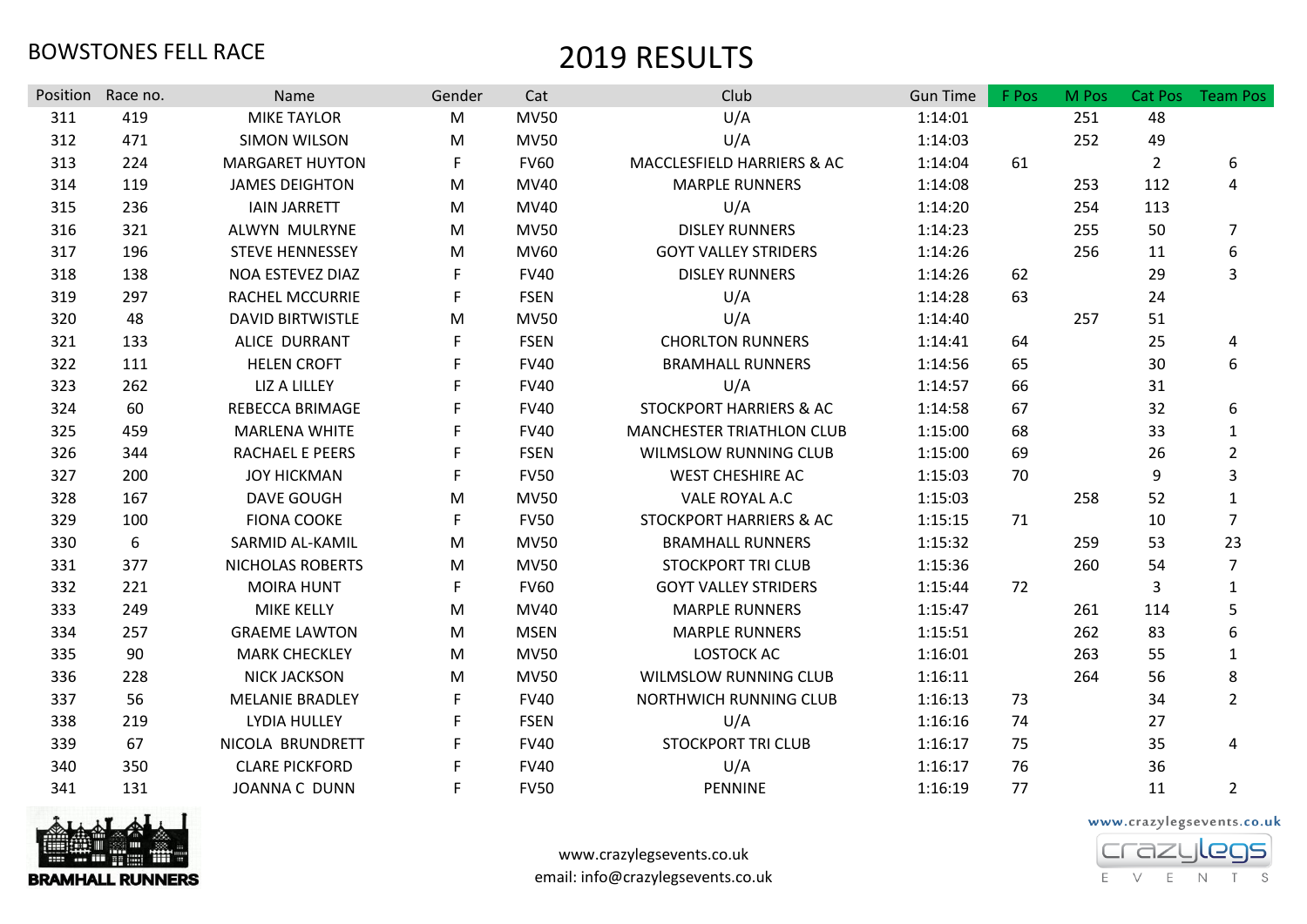| Position | Race no. | <b>Name</b>              | Gender | Cat         | Club                               | <b>Gun Time</b> | F Pos | M Pos | Cat Pos | <b>Team Pos</b> |
|----------|----------|--------------------------|--------|-------------|------------------------------------|-----------------|-------|-------|---------|-----------------|
| 342      | 9        | <b>VICKY ANDERSON</b>    | F.     | <b>FV40</b> | <b>WILMSLOW STRIDERS</b>           | 1:16:29         | 78    |       | 37      | $\mathbf{1}$    |
| 343      | 11       | YANA ANDERTON            |        | <b>FV40</b> | <b>BELLE VUE RACERS</b>            | 1:16:35         | 79    |       | 38      | $\overline{2}$  |
| 344      | 176      | <b>SARAH E GROVES</b>    | F.     | <b>FV40</b> | <b>DISLEY RUNNERS</b>              | 1:16:43         | 80    |       | 39      | 4               |
| 345      | 331      | <b>KEVIN OFFER</b>       | M      | <b>MV60</b> | <b>SCARAB TRI</b>                  | 1:16:49         |       | 265   | 12      | $\mathbf{1}$    |
| 346      | 23       | <b>BELLA ATKINSON</b>    | F      | <b>FSEN</b> | U/A                                | 1:16:53         | 81    |       | 28      |                 |
| 347      | 145      | <b>ADAM FLEMING</b>      | M      | MV40        | <b>KNUTSFORD TRI CLUB</b>          | 1:16:54         |       | 266   | 115     | 6               |
| 348      | 380      | <b>ALAN ROBINSON</b>     | M      | <b>MV60</b> | <b>CMF</b>                         | 1:17:04         |       | 267   | 13      | 1               |
| 349      | 238      | NIGEL JOHNSON            | M      | MV40        | MINEHEAD RC                        | 1:17:06         |       | 268   | 116     | $\mathbf{1}$    |
| 350      | 425      | <b>CHRIS TETLEY</b>      | M      | <b>MV60</b> | <b>GOYT VALLEY STRIDERS</b>        | 1:17:09         |       | 269   | 14      | $\overline{7}$  |
| 351      | 239      | POLLY JOHNSON            | F.     | <b>FV40</b> | MINEHEAD RC                        | 1:17:09         | 82    |       | 40      | $\mathbf{1}$    |
| 352      | 366      | <b>HAZEL READER</b>      | F      | <b>FSEN</b> | U/A                                | 1:17:10         | 83    |       | 29      |                 |
| 353      | 177      | <b>MARK GRUNDY</b>       | M      | <b>MV50</b> | <b>BRAMHALL RUNNERS</b>            | 1:17:11         |       | 270   | 57      | 24              |
| 354      | 122      | KATHRYN DEWICK           | F.     | <b>FV40</b> | <b>BOLLINGTON HARRIERS</b>         | 1:17:39         | 84    |       | 41      | $\mathbf{1}$    |
| 355      | 20       | <b>ANNA ASHTON</b>       | F      | <b>FV60</b> | <b>MARPLE RUNNERS</b>              | 1:17:47         | 85    |       | 4       | $\overline{2}$  |
| 356      | 81       | <b>SARAH CASSIE</b>      | F.     | <b>FSEN</b> | MACCLESFIELD HARRIERS & AC         | 1:17:49         | 86    |       | 30      | $\overline{7}$  |
| 357      | 51       | PAUL BLISSETT            | M      | <b>MV40</b> | U/A                                | 1:17:58         |       | 271   | 117     |                 |
| 358      | 105      | <b>JAMES CORRIGAN</b>    | M      | MV40        | <b>BELLE VUE RACERS</b>            | 1:17:58         |       | 272   | 118     | 5               |
| 359      | 411      | <b>EMMA STEPHENSON</b>   | F.     | <b>FSEN</b> | U/A                                | 1:18:10         | 87    |       | 31      |                 |
| 360      | 374      | <b>CHRISTINE RITCHIE</b> | F      | <b>FV60</b> | MACCLESFIELD HARRIERS & AC         | 1:18:13         | 88    |       | 5       | 8               |
| 361      | 403      | <b>BREESHEY SMITH</b>    |        | <b>FV50</b> | <b>BRAMHALL RUNNERS</b>            | 1:18:16         | 89    |       | 12      | $\overline{7}$  |
| 362      | 276      | <b>IONA MACRURY</b>      | F      | <b>FSEN</b> | <b>KNUTSFORD TRI CLUB</b>          | 1:18:26         | 90    |       | 32      | 4               |
| 363      | 294      | <b>MAIRI MCCLOSKEY</b>   | F.     | <b>FV50</b> | <b>KNUTSFORD TRI CLUB</b>          | 1:18:33         | 91    |       | 13      | 5               |
| 364      | 89       | <b>KAREN CHARTERS</b>    |        | <b>FV40</b> | <b>BELLE VUE RACERS</b>            | 1:18:49         | 92    |       | 42      | 3               |
| 365      | 134      | VICTORIA EARDLEY         | F.     | <b>FSEN</b> | MACCLESFIELD HARRIERS & AC         | 1:19:21         | 93    |       | 33      | 9               |
| 366      | 285      | <b>EMILY MARNER</b>      | F.     | <b>FSEN</b> | <b>WILMSLOW STRIDERS</b>           | 1:19:33         | 94    |       | 34      | $\overline{2}$  |
| 367      | 387      | <b>HEATHER ROONEY</b>    | F      | <b>FV50</b> | <b>LYME RUNNERS</b>                | 1:19:38         | 95    |       | 14      | $\mathbf{1}$    |
| 368      | 214      | <b>DAVID HOWELLS</b>     | M      | <b>MSEN</b> | U/A                                | 1:20:16         |       | 273   | 84      |                 |
| 369      | 265      | <b>REBEKAH LIVSEY</b>    | F      | <b>FSEN</b> | <b>STOCKPORT HARRIERS &amp; AC</b> | 1:20:18         | 96    |       | 35      | 8               |
| 370      | 139      | <b>LEAH EVANS</b>        | F      | <b>FSEN</b> | U/A                                | 1:20:26         | 97    |       | 36      |                 |
| 371      | 140      | <b>JANE EVANS</b>        | F.     | <b>FV50</b> | <b>STEEL CITY STRIDERS</b>         | 1:20:27         | 98    |       | 15      | $\overline{2}$  |
| 372      | 88       | <b>ANDREW CHAPLIN</b>    | M      | <b>MV50</b> | <b>BOLLINGTON HARRIERS</b>         | 1:20:30         |       | 274   | 58      | 12              |



www.crazylegsevents.co.uk email: info@crazylegsevents.co.uk

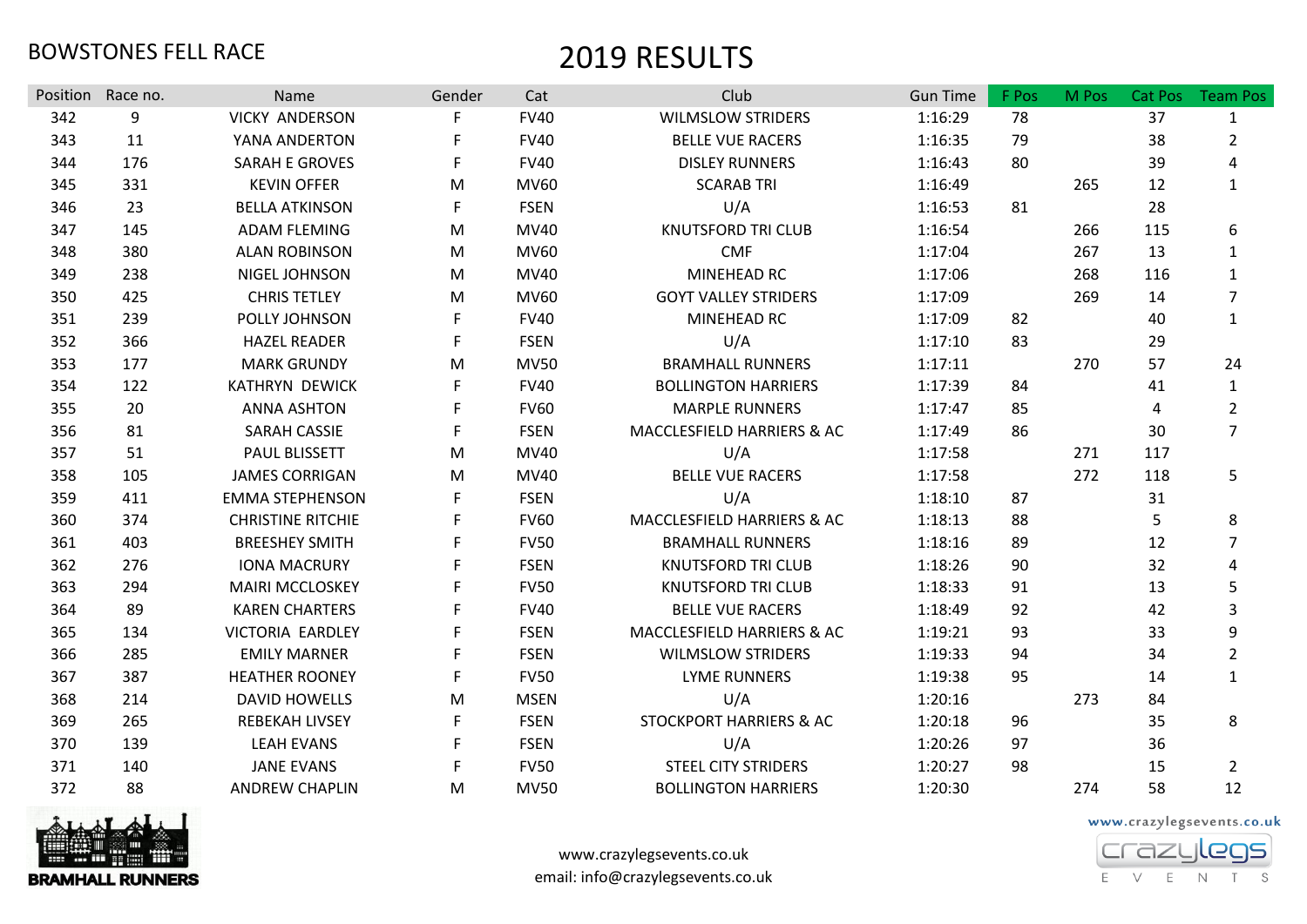| Position | Race no. | Name                      | Gender | Cat         | Club                               | <b>Gun Time</b> | F Pos | M Pos | <b>Cat Pos</b> | <b>Team Pos</b> |
|----------|----------|---------------------------|--------|-------------|------------------------------------|-----------------|-------|-------|----------------|-----------------|
| 373      | 53       | MONICA BOLAND             |        | <b>FV50</b> | SADDLEWORTH RUNNERS                | 1:20:43         | 99    |       | 16             | $\mathbf{1}$    |
| 374      | 57       | <b>CLAUDIA BRAZ NUNES</b> | F      | <b>FSEN</b> | U/A                                | 1:21:10         | 100   |       | 37             |                 |
| 375      | 141      | <b>DOMINIC EVANS</b>      | M      | <b>MSEN</b> | U/A                                | 1:21:11         |       | 275   | 85             |                 |
| 376      | 112      | ANNA DAGNALL              | F      | <b>FV40</b> | <b>BRAMHALL RUNNERS</b>            | 1:21:18         | 101   |       | 43             | 8               |
| 377      | 477      | PETE WOOD                 | M      | <b>MV60</b> | <b>BOLLINGTON HARRIERS</b>         | 1:21:22         |       | 276   | 15             | 13              |
| 378      | 266      | <b>DAWN LOBBAN</b>        | F      | <b>FV40</b> | <b>DISLEY RUNNERS</b>              | 1:21:32         | 102   |       | 44             | 5               |
| 379      | 267      | <b>FIONA LOBBAN</b>       | F      | <b>FV40</b> | <b>DISLEY RUNNERS</b>              | 1:21:32         | 103   |       | 45             | 6               |
| 380      | 85       | NIKKI A CHAMBERLAIN       |        | <b>FV40</b> | <b>KNUTSFORD TRI CLUB</b>          | 1:22:02         | 104   |       | 46             | 6               |
| 381      | 244      | ALISTAIR JORDAN           | M      | <b>MV50</b> | <b>MARPLE RUNNERS</b>              | 1:22:15         |       | 277   | 59             | 7               |
| 382      | 392      | <b>SIMON RUSHTON</b>      | M      | <b>MV50</b> | <b>MARPLE RUNNERS</b>              | 1:22:15         |       | 278   | 60             | 8               |
| 383      | 223      | <b>JEN HUSDAN</b>         | F      | <b>FSEN</b> | U/A                                | 1:22:23         | 105   |       | 38             |                 |
| 384      | 189      | <b>LOUISE HARRISON</b>    | F      | <b>FV40</b> | <b>STOCKPORT HARRIERS &amp; AC</b> | 1:22:28         | 106   |       | 47             | 9               |
| 385      | 445      | MIKE UTTING               | M      | MV40        | <b>BRAMHALL RUNNERS</b>            | 1:22:29         |       | 279   | 119            | 25              |
| 386      | 38       | SARAH BEATTIE             | F      | <b>FV40</b> | <b>BRAMHALL RUNNERS</b>            | 1:22:30         | 107   |       | 48             | 9               |
| 387      | 10       | AMANDA ANDERSON-HOLTON    | F      | <b>FV40</b> | <b>KNUTSFORD TRI CLUB</b>          | 1:22:34         | 108   |       | 49             | $\overline{7}$  |
| 388      | 190      | NIGEL HARRISON            | M      | <b>MV50</b> | STOCKPORT HARRIERS & AC            | 1:22:35         |       | 280   | 61             | 18              |
| 389      | 259      | <b>ANDREA LEES</b>        | F      | <b>FV40</b> | <b>BRAMHALL RUNNERS</b>            | 1:23:05         | 109   |       | 50             | 10              |
| 390      | 170      | LIZ GREENWOOD             |        | <b>FSEN</b> | <b>CHORLTON RUNNERS</b>            | 1:23:17         | 110   |       | 39             | 5               |
| 391      | 248      | <b>SARAH KELLY</b>        | F      | <b>FV40</b> | U/A                                | 1:23:36         | 111   |       | 51             |                 |
| 392      | 82       | PHIL CASWELL              | M      | <b>MSEN</b> | U/A                                | 1:23:43         |       | 281   | 86             |                 |
| 393      | 383      | <b>GORDON ROGAN</b>       | M      | <b>MV50</b> | <b>MARPLE RUNNERS</b>              | 1:23:45         |       | 282   | 62             | 9               |
| 394      | 128      | <b>KEITH DONALDSON</b>    | M      | MV40        | U/A                                | 1:23:53         |       | 283   | 120            |                 |
| 395      | 193      | AMANDA HAWTHORNE          | F      | <b>FV40</b> | U/A                                | 1:23:59         | 112   |       | 52             |                 |
| 396      | 136      | <b>CATHERINE ELLIOTT</b>  | F      | <b>FV40</b> | <b>CHORLTON RUNNERS</b>            | 1:24:03         | 113   |       | 53             | 6               |
| 397      | 206      | <b>DAVID HINDS</b>        | M      | <b>MV50</b> | U/A                                | 1:24:31         |       | 284   | 63             |                 |
| 398      | 302      | <b>CATHERINE MCKENNA</b>  | F      | <b>FV40</b> | <b>BELLE VUE RACERS</b>            | 1:24:37         | 114   |       | 54             | 4               |
| 399      | 272      | <b>EMMA LORD</b>          | F      | <b>FV40</b> | MACCLESFIELD HARRIERS & AC         | 1:24:52         | 115   |       | 55             | 10              |
| 400      | 289      | <b>MIKE MASON</b>         | M      | <b>MV50</b> | U/A                                | 1:24:56         |       | 285   | 64             |                 |
| 401      | 95       | <b>HANNAH COATES</b>      | F      | <b>FSEN</b> | <b>CHORLTON RUNNERS</b>            | 1:25:05         | 116   |       | 40             | $\overline{7}$  |
| 402      | 152      | <b>STEVEN GANNON</b>      | М      | <b>MV60</b> | <b>DAVENPORT RUNNERS</b>           | 1:25:31         |       | 286   | 16             | $\overline{2}$  |
| 403      | 329      | LISA O'FARRELL            | F      | <b>FV40</b> | U/A                                | 1:26:15         | 117   |       | 56             |                 |



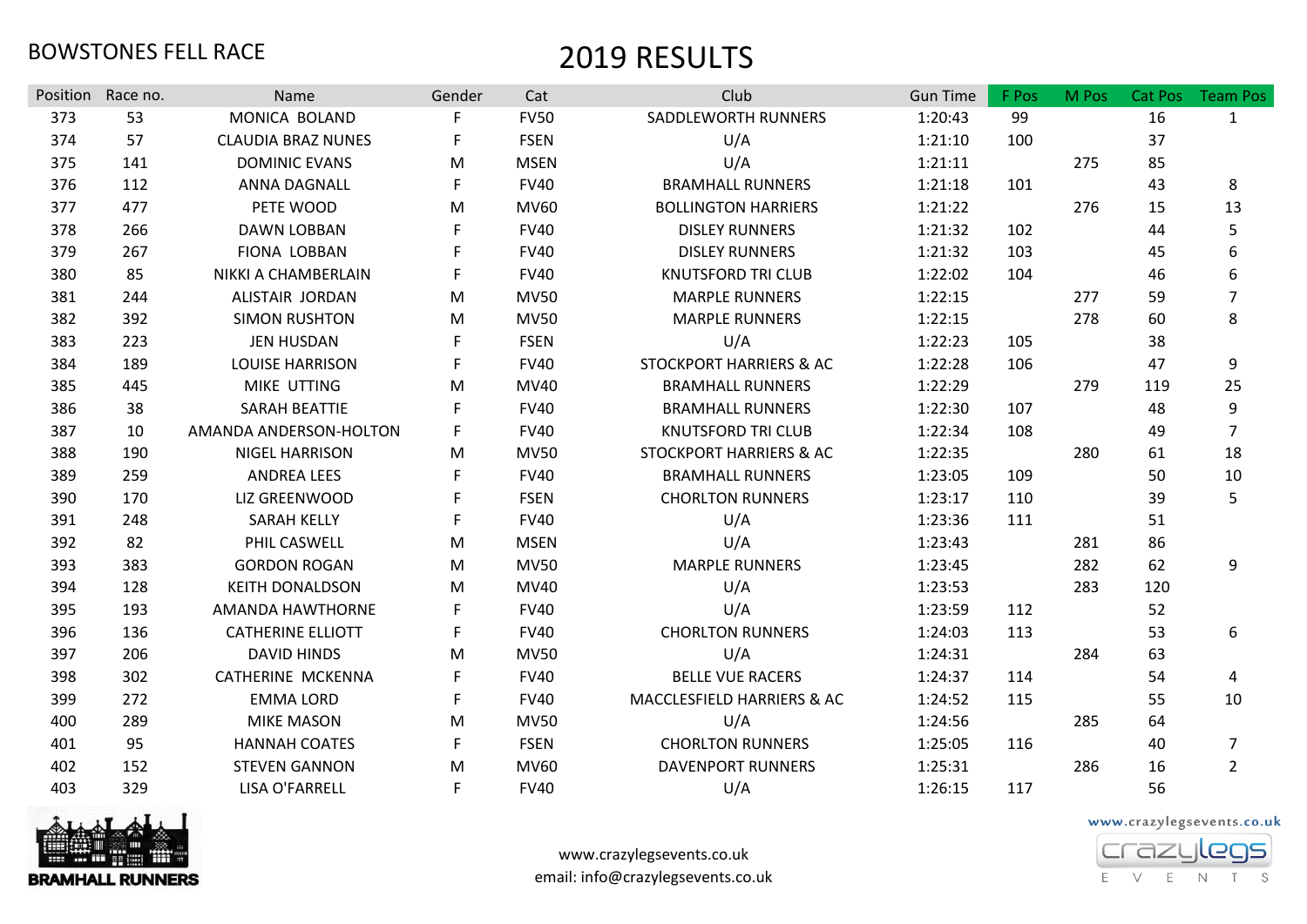| Position | Race no. | Name                    | Gender | Cat         | Club                               | <b>Gun Time</b> | F Pos | M Pos | Cat Pos        | <b>Team Pos</b> |
|----------|----------|-------------------------|--------|-------------|------------------------------------|-----------------|-------|-------|----------------|-----------------|
| 404      | 376      | <b>MARY ROBERTS</b>     | F      | <b>FV50</b> | U/A                                | 1:26:18         | 118   |       | 17             |                 |
| 405      | 427      | <b>ALAN THOMAS</b>      | M      | MV60        | <b>BELLE VUE RACERS</b>            | 1:26:30         |       | 287   | 17             | 6               |
| 406      | 482      | JANET WYLES             | F.     | <b>FV50</b> | <b>WILMSLOW RUNNING CLUB</b>       | 1:26:39         | 119   |       | 18             | 3               |
| 407      | 8        | <b>RUTH AMIN</b>        | F      | <b>FV40</b> | <b>BELLE VUE RACERS</b>            | 1:26:58         | 120   |       | 57             | $\mathbf{1}$    |
| 408      | 59       | <b>MARK BRENNAN</b>     | M      | MV60        | U/A                                | 1:27:04         |       | 288   | 18             |                 |
| 409      | 406      | <b>JULIE SMITH</b>      | F.     | <b>FV50</b> | MACCLESFIELD HARRIERS & AC         | 1:27:09         | 121   |       | 19             | 11              |
| 410      | 357      | <b>MELANIE POWER</b>    | F.     | <b>FV40</b> | MACCLESFIELD HARRIERS & AC         | 1:27:09         | 122   |       | 58             | 12              |
| 411      | 78       | <b>SEANE CARROLL</b>    | M      | MV40        | U/A                                | 1:27:27         |       | 289   | 121            |                 |
| 412      | 359      | <b>TONY PRATT</b>       | M      | <b>MV50</b> | <b>MARPLE RUNNERS</b>              | 1:27:32         |       | 290   | 65             | 10              |
| 413      | 255      | <b>ANDREW LANGDON</b>   | M      | MV40        | <b>BOLLINGTON HARRIERS</b>         | 1:27:49         |       | 291   | 122            | 14              |
| 414      | 480      | <b>COLIN WRIGHT</b>     | M      | <b>MV50</b> | <b>BOLLINGTON HARRIERS</b>         | 1:27:50         |       | 292   | 66             | 15              |
| 415      | 79       | <b>DEBS CARTER</b>      | F.     | <b>FV60</b> | U/A                                | 1:27:55         | 123   |       | 6              |                 |
| 416      | 35       | <b>AMY BARTER</b>       | F      | <b>FSEN</b> | <b>STOCKPORT HARRIERS &amp; AC</b> | 1:27:59         | 124   |       | 41             | 10              |
| 417      | 422      | <b>SARA J TAYLOR</b>    | F      | <b>FV40</b> | U/A                                | 1:27:59         | 125   |       | 59             |                 |
| 418      | 106      | <b>DENISE COSTELLO</b>  | F.     | <b>FV50</b> | U/A                                | 1:30:05         | 126   |       | 20             |                 |
| 419      | 312      | <b>EMMA MINSHULL</b>    | F      | <b>FV40</b> | <b>BRAMHALL RUNNERS</b>            | 1:30:05         | 127   |       | 60             | 11              |
| 420      | 241      | <b>CATH JONES</b>       | F      | <b>FV50</b> | <b>BRAMHALL RUNNERS</b>            | 1:30:05         | 128   |       | 21             | 12              |
| 421      | 108      | RICHARD COULBY          | M      | <b>MV50</b> | <b>STOCKPORT TRI CLUB</b>          | 1:30:27         |       | 293   | 67             | 8               |
| 422      | 465      | SUZANNE WILES           | F.     | <b>FV50</b> | <b>BRAMHALL RUNNERS</b>            | 1:30:44         | 129   |       | 22             | 13              |
| 423      | 481      | <b>JAYNE WYCHE</b>      |        | <b>FV50</b> | U/A                                | 1:30:44         | 130   |       | 23             |                 |
| 424      | 68       | SAMANTHA BRUNT          | F.     | <b>FSEN</b> | U/A                                | 1:31:22         | 131   |       | 42             |                 |
| 425      | 307      | <b>ROBERT MCWHINNIE</b> | M      | <b>MSEN</b> | MACCLESFIELD HARRIERS & AC         | 1:33:41         |       | 294   | 87             | 18              |
| 426      | 234      | <b>KAREN JAGAN</b>      | F      | <b>FV40</b> | <b>BRAMHALL RUNNERS</b>            | 1:33:59         | 132   |       | 61             | 14              |
| 427      | 420      | <b>FIONA TAYLOR</b>     | F.     | <b>FV40</b> | MACCLESFIELD HARRIERS & AC         | 1:34:06         | 133   |       | 62             | 13              |
| 428      | 426      | <b>SARAH THOMAS</b>     | F      | <b>FSEN</b> | <b>DAVENPORT RUNNERS</b>           | 1:36:23         | 134   |       | 43             | $\mathbf{1}$    |
| 429      | 171      | <b>DENISE GREGORY</b>   |        | <b>FV50</b> | <b>BRAMHALL RUNNERS</b>            | 1:36:47         | 135   |       | 24             | 15              |
| 430      | 318      | <b>MORAG E MORGAN</b>   | F.     | <b>FV60</b> | <b>BRAMHALL RUNNERS</b>            | 1:39:14         | 136   |       | $\overline{7}$ | 16              |
| 431      | 402      | <b>SARAH E SMITH</b>    | F.     | <b>FV40</b> | <b>MARPLE RUNNERS</b>              | 1:39:16         | 137   |       | 63             | 3               |
| 432      | 12       | <b>KAREN ANDREW</b>     |        | <b>FV50</b> | <b>MARPLE RUNNERS</b>              | 1:39:17         | 138   |       | 25             | 4               |
| 433      | 26       | <b>JOHN BAILEY</b>      | M      | <b>MSEN</b> | <b>MARPLE RUNNERS</b>              | 1:39:17         |       | 295   | 88             | 11              |
| 434      | 391      | <b>MARIA RUSHTON</b>    | F      | <b>FV50</b> | <b>MARPLE RUNNERS</b>              | 1:39:17         | 139   |       | 26             | 5               |